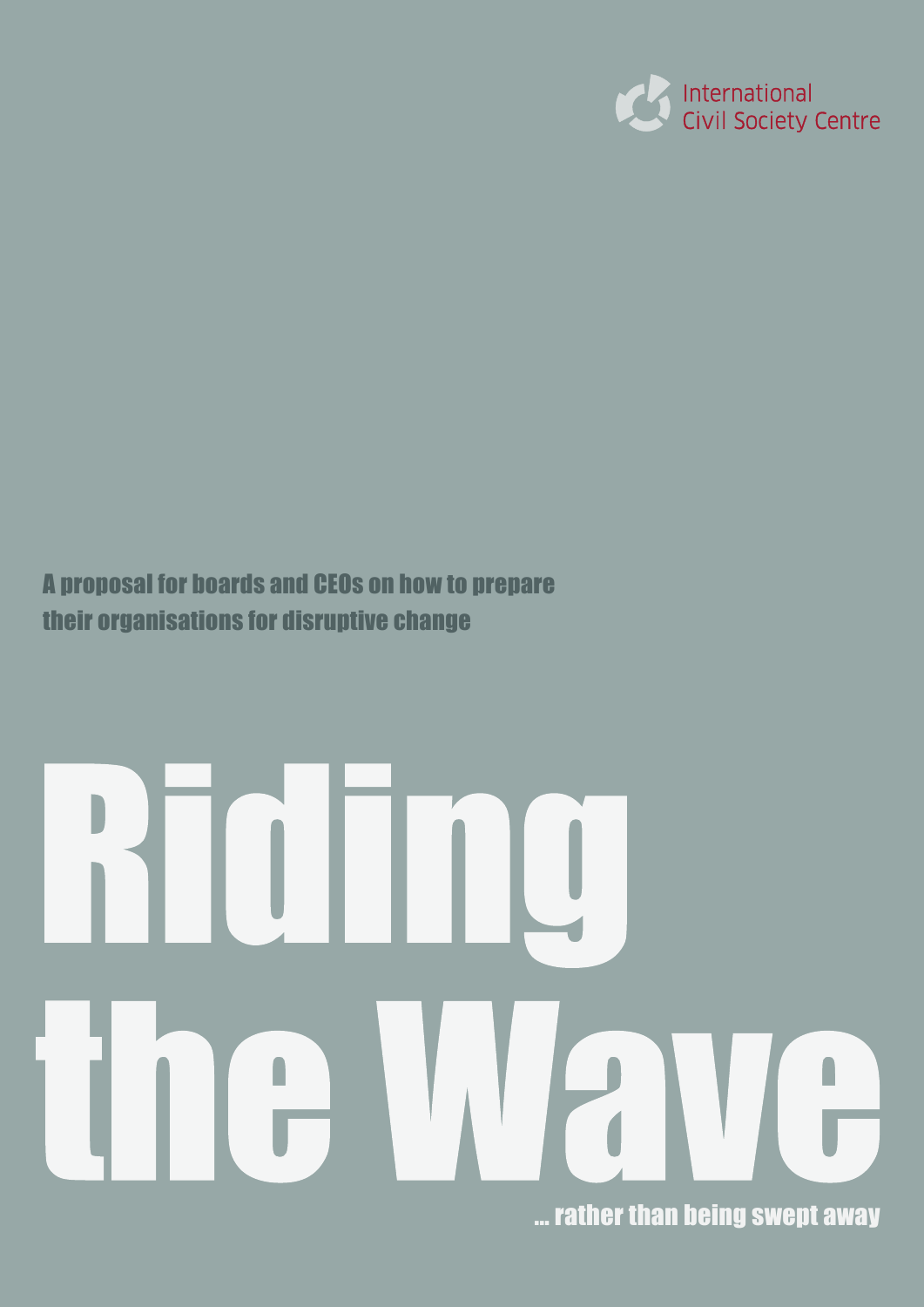# Thank You! Contents

The International Civil Society Centre thanks all members of the Disruptive Change Working Group<sup>1</sup> for their commitment and outstanding contributions.

| <b>EXECUTIVE SUMMARY</b>                                | 3  |
|---------------------------------------------------------|----|
| <b>INTRODUCTION</b>                                     | 6  |
| <b>SOURCES OF POTENTIAL DISRUPTION</b>                  | 9  |
| The planetary disruption                                | 10 |
| <b>Political disruption</b>                             | 11 |
| Disruptions to the role of intermediary                 | 12 |
| <b>PREPARING FOR DISRUPTION</b>                         | 16 |
| Disruption as a threat and an opportunity               | 17 |
| Key elements of disruption preparedness:                |    |
| Governance                                              | 18 |
| Management                                              | 20 |
| Organisational culture                                  | 21 |
| <b>PROTOTYPES OF DISRUPTION-RESILIENT ORGANISATIONS</b> | 22 |
| The active disruptor                                    | 23 |
| The opportunistic navigator                             | 24 |
| The conservative survivor                               | 25 |
| <b>CALL TO ACTION</b>                                   | 27 |
| ANNEX                                                   | 32 |
| Literature                                              | 33 |
| Members of the Disruptive Change Working Group          | 35 |

Without the generous support from the Rockefeller Foundation and the Robert Bosch Stiftung this project would not have been possible. A great big "Thank You!" to the Rockefeller Foundation for its hospitality at the wonderful Bellagio Center and for its financial and technical support. We are also very grateful for the financial support we received from the Robert Bosch Stiftung.

International Civil Society Centre Agricolastraße 26 10555 Berlin

Fax: +49 30 20 62 46 97 19

mail@icscentre.org www.icscentre.org

With support from



Robert Bosch Stiftung

# **EXECUTIVE SUMMARY**

# **INTRODUCTION**

# SOURCES OF POTENTIAL DISRUPTION

# **PREPARING FOR DISRUPTION**

# **PROTOTYPES OF DISRUPTION-RESILI**

# **CALL TO ACTION**

©2013 International Civil Society Centre. All rights reserved. Printed on 100% recycled paper.

Project Coordinators: Burkhard Gnärig and Linda Heyer Design: Tanja Lemke-Mahdavi

Every effort has been made to verify the accuracy of the information contained in this publication. All information was believed to be correct as of October 2013. Nevertheless, the International Civil Society Centre and the contributing organisations cannot accept responsibility for the consequences of its use for other purposes or in other contexts.

Illustrations:

Backcover, pages 2 and 26: Christoph J. Kellner, studio animanova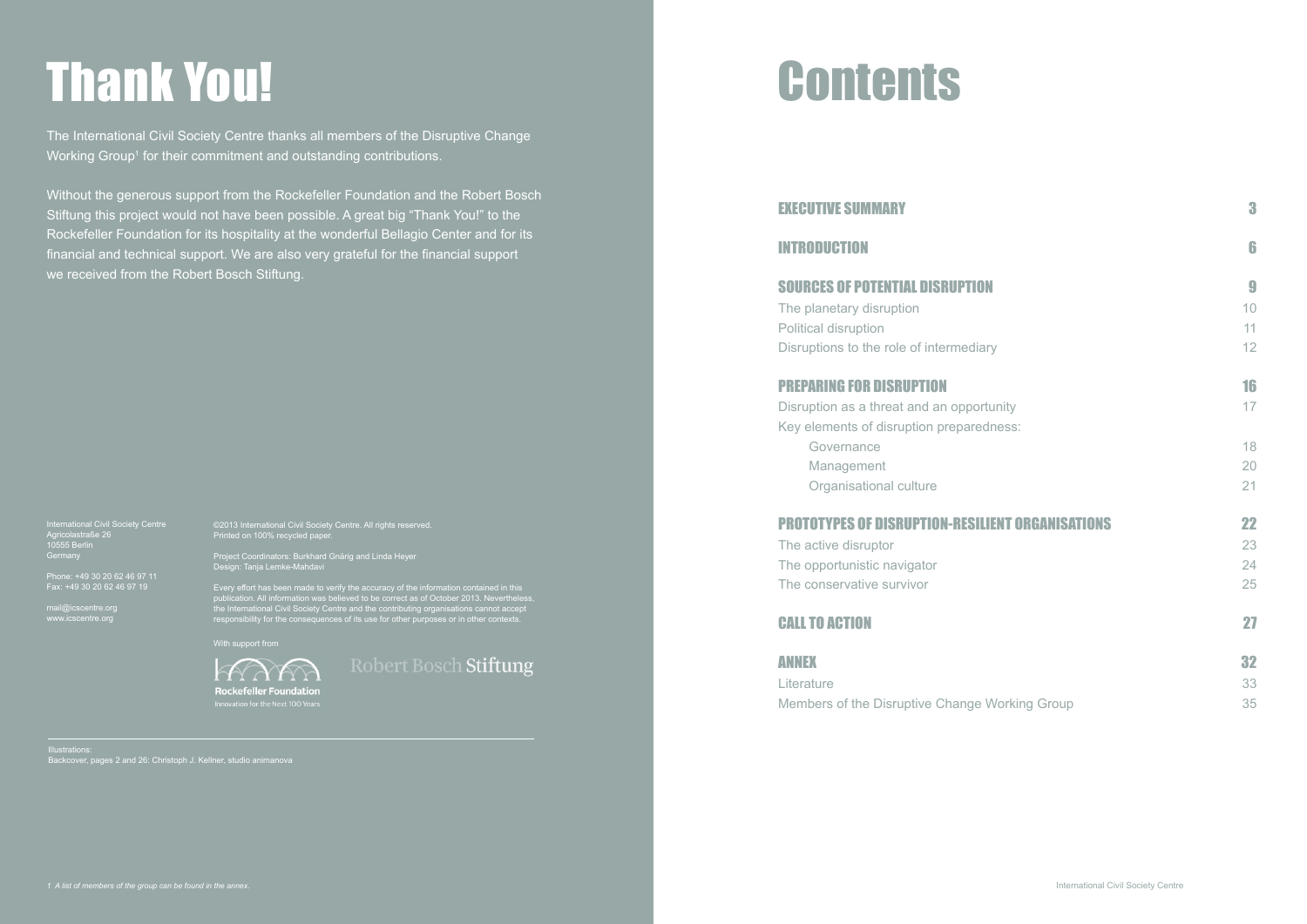# ADAP AUHUI GUCTIM<br>to the NEW DEMANDS

**THEFT.** 

D

BECOME  $\overline{0}$ **ISRUPTIVE** CHANGE?

International Civil Society Centre International Civil Society Centre Civil Society

# EXECUTIVE SUMMARY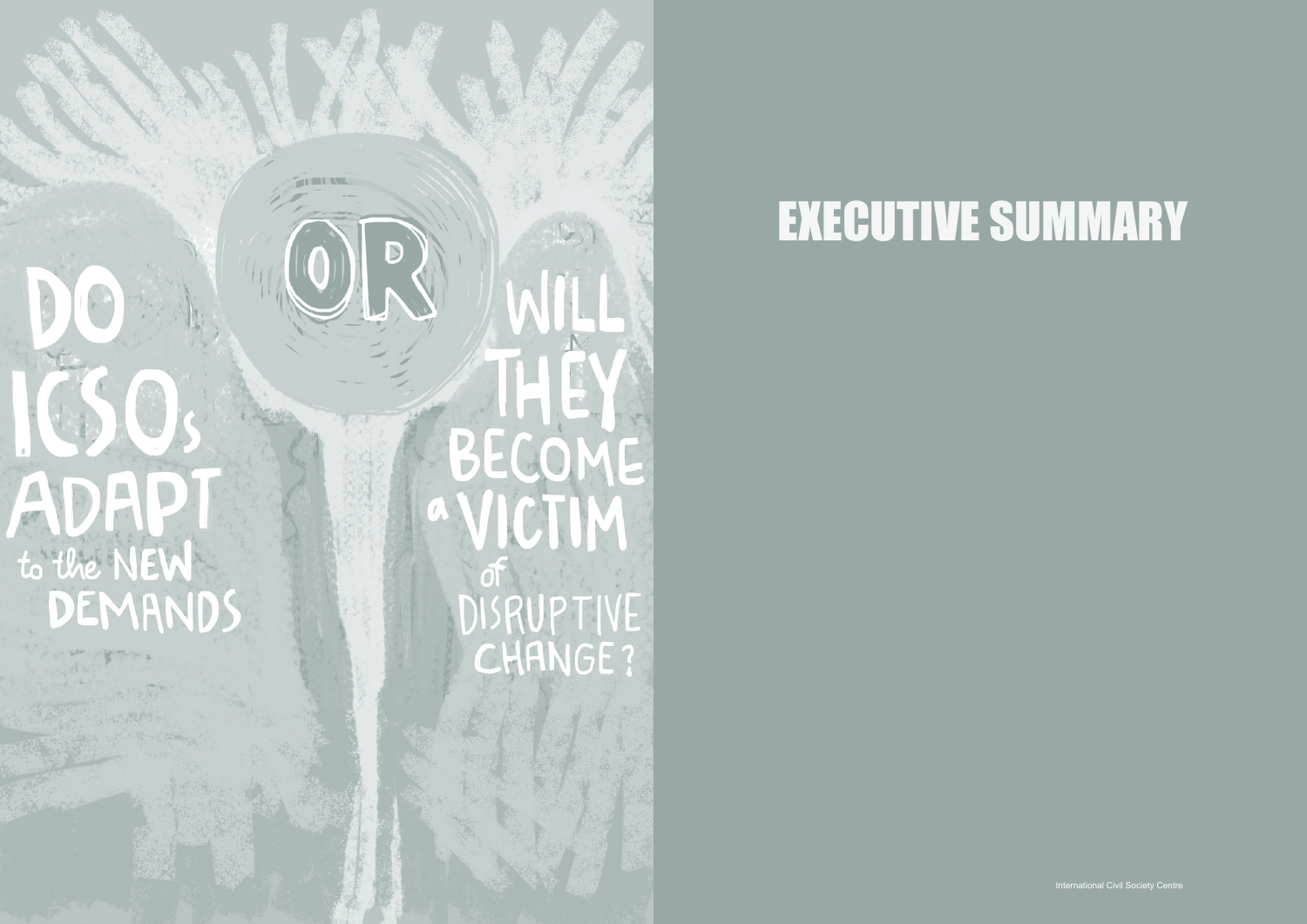# Turning disruptions from threats into opportunities

Instinctively we perceive disruption as a threat. But hiding from or fighting the threat is not the best possible strategy to tackle disruption. Much more promising is a positive perspective on disruption. Identifying disruptive change as an opportunity and positioning the organisation to exploit disruption for the benefit of its mission is a better approach. When major disruption occurs there will be little space left between being a disruptor and being a victim of disruption. In these situations, looking for neutral ground will rarely be the best strategy. Preparing for disruptions is not only a management challenge; it is also a great opportunity for change management. Leading change driven by an exciting vision is preferable to initiating change from a burning platform.

# Building a disruption-resilient organisation

We identified three different strategies for how to position ICSOs towards disruption: the "active disruptor" actively advances potential disruption rather than trying to avoid or mitigate its effects. An ICSO that merges with a "virtual CSO"<sup>2</sup> or forms its own virtual entity might be an example of this strategy. The "opportunistic navigator" carefully screens changes in its environment and prepares itself to quickly embark on a deep-rooted process of change should that become necessary. An example of such might be an ICSO that cooperates or partners with virtual CSOs, social entrepreneurs and other new and potentially disruptive entities in order to strengthen its awareness of change and to be prepared in case disruption occurs. The "conservative survivor" builds on its reputation, size and bank account. This strategy tries to navigate around disruption as much as possible and is the riskiest approach once disruption becomes unavoidable. An ICSO that monitors developments and growth rates in the virtual CSO sector and reviews its own income in comparison, but otherwise takes a "wait and see" approach, could illustrate this tactic. To date, most ICSOs tend to lean towards this strategy.

# Call to action

The report concludes with the recommendation for ICSOs to stop ignoring emerging disruptions and start preparing for the related opportunities and threats, both within their own organisation and in cooperation with other organisations. A number of concrete proposals for how to strengthen ICSOs' resilience to disruption provides leaders with a "to-do list" for their organisation.

# Scale + speed + surprise = disruption

Change has always happened – and international civil society organisations (ICSOs) have often brought about significant change. But over the last 20 years change itself has changed: it has become faster, more fundamental and more surprising. When these three elements come together, we experience disruption. To date, disruption has mostly been confined to the corporate sector. Examples of victims of disruption include record companies, newspapers, telephone companies, bookstores and many other industries. Proud and highly successful companies such as Kodak or Encyclopaedia Britannica have fallen victim to disruption. There are, however, also winners of disruption: Apple and Amazon are two of the most prominent examples, companies that made a fortune by driving disruption. Disruption creates winners and losers, and much depends on how a company positions itself in the face of disruption. To date, there have not yet been any examples of disruption among civil society organisations (CSOs). However, clear signs are emerging that disruption has started affecting our sector, including – and possibly quite prominently – ICSOs.

# Planetary disruption – a dimension of its own

Humanity is overstepping the earth's planetary boundaries and accelerating towards developments that will cause dramatic economic and social disruption on a global scale. If we continue on this path, we will leave behind a much less accommodating environment to the coming generations. For all ICSOs, whether they are human rights, development, humanitarian or environmental organisations, this means that rather than getting closer to reaching their goals, the gap between reality and what they hope to achieve is increasing. Therefore, fighting planetary disruption is the most important mission for all ICSOs. In order to most effectively confront planetary disruption, ICSOs have to learn how best to navigate other disruptions coming their way.

# Disruption is already happening to ICSOs

ICSOs' role as intermediators between donors and recipients is being threatened from different angles all at once and, as disintermediation accelerates, a much stronger disruption can be expected. The largest ICSOs, which very much depend on the income from their intermediation services, are especially prone to disruption. They should carefully analyse what they can expect, and review and adapt their business models accordingly. Given the urgency of this threat and the fact that the challenges are very similar for a number of organisations, ICSOs should get together to jointly explore strategies to address the different strands of disintermediation. Another field in which major disruption is emerging is the increasing political pressure on civil society worldwide, which limits ICSOs' potential at local, national and global levels to pursue their missions. ICSOs can tackle this disruption most effectively by working together and supporting each other, as well as national and local CSOs, in the defence of citizens' rights.

*<sup>2</sup> Virtual CSO: a civil society organisation that supports projects or runs campaigns predominantly through the internet.*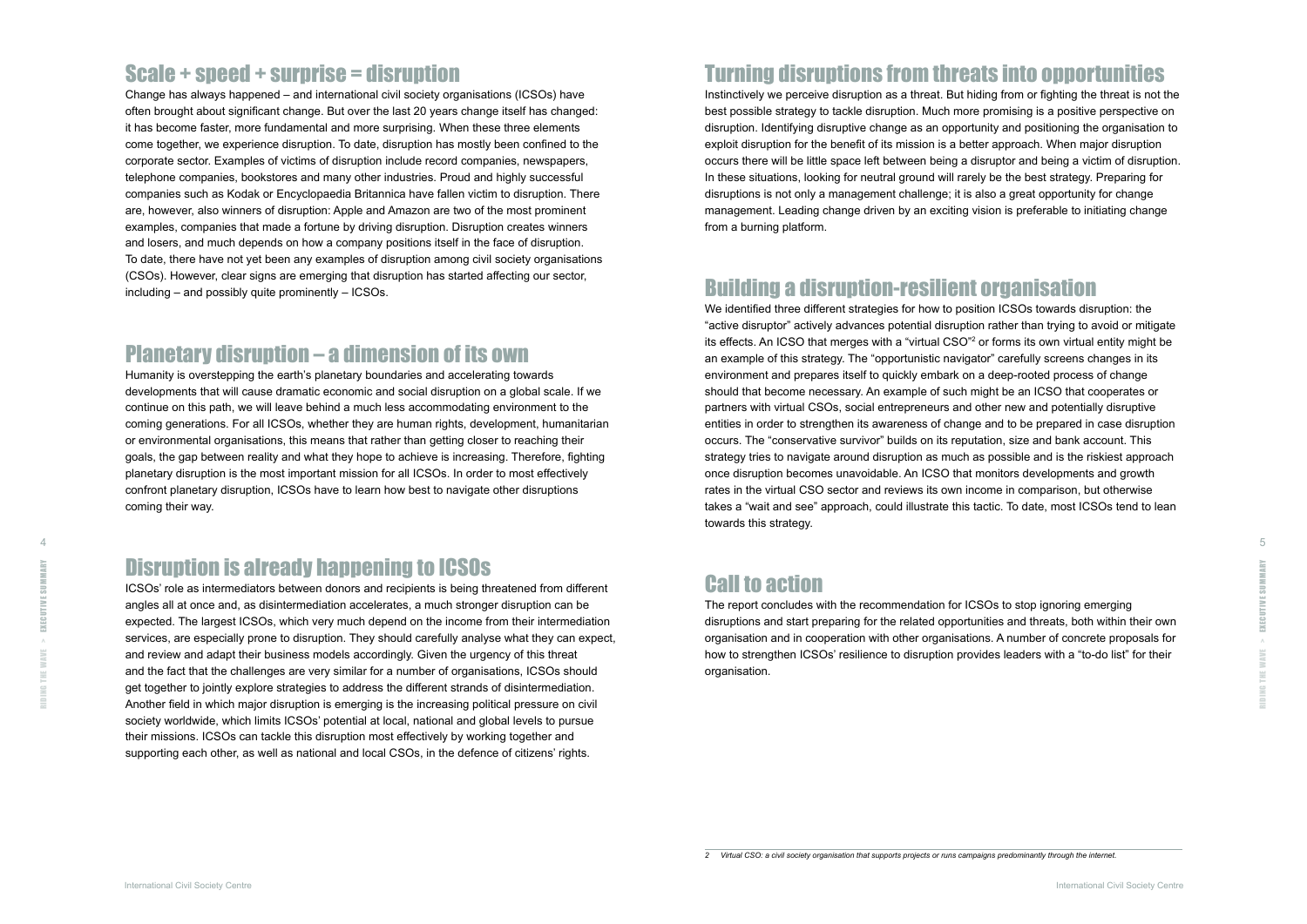The year 2012 marked the end of two iconic global brands: unable to compete with the internet-based Wikipedia, Encyclopaedia Britannica ended print production after 244 years in business and Kodak, a firm that in 1976 "accounted for 90% of film and 85% of camera sales in America", and which was "regularly rated one of the world's five most valuable brands", 3 could not adapt to the demands of digital photography and filed for bankruptcy after 124 years of operation. The year 2012 also marked the emergence of a major challenge to traditional university education: "Since the launch early last year of Udacity and Coursera, two Silicon Valley start-ups offering free education through MOOCS, massive open online courses, the ivory towers of academia have been shaken to their foundations." 4 Could disruptive change of such a magnitude also threaten top brands among international civil society organisations (ICSOs) such as Amnesty International, Greenpeace, Oxfam or Save the Children?

This question was at the centre of the deliberations of a group of about 20 experts and leaders 5 from ICSOs and some of their key stakeholders who worked together from January to August 2013, trying to identify strategies to detect, prepare for and navigate disruptive change as it arises. The Disruptive Change Working Group communicated via an online platform and email, and held several telephone conferences and one face-to-face meeting in Bellagio, Italy as a basis for their collaboration. This text reflects the inputs and discussions of the whole group.

To date, disruptive change has not been a major topic for ICSOs. There are no examples of disruptive change forcing major ICSOs to close down and, until recently, there has been little debate about the possibility of such a looming threat. 6 However, as many examples from the corporate sector demonstrate, being unaware and unprepared is one of the defining attributes of victims of disruptive change. It is therefore a matter of prudent management to carefully assess existing and expected developments in order to identify and mitigate risks of potential disruption.

Rather than going through innumerable sources of potential disruption, we looked at a few of the most likely ones, identified common threads and discussed strategies for how best to detect, prepare for and navigate future disruptions. We cannot say for sure which disruption will become most critical, or when and in which way it will happen, nor can we propose detailed strategies for one specific disruptor. But what we can say with fair certainty is that disruption will come to our sector and, in fact, a number of disruptive developments are well on their way. ICSOs that do not take these developments seriously and are not properly prepared will suffer and may even fade away.

While there was ample agreement in the group that many of the changes ahead hold a highly destructive potential and that many ICSOs will be under serious threat, there were varying opinions as to how best to react to these findings. Some members of the group argued that

*found at: www.odi.org.uk/resources/details.asp?id=6687&title=creative-destruction-aid-industry-development-kharas-rogerson*

# INTRODUCTION

<sup>5</sup> A list of members of the group can be found in the annex.<br>6 The paper Reinventing international NGOs through new technology possibilities looks at the disruptive potential of ICT for our sector. *An abstract of the paper can be found at: www.thecrowleyinstitute.org/wp-content/uploads/2012/04/2012-02-23-Sum-of-the-Parts-Paper-4-Abstract-ICT4D-Version-0.7.pdf The paper* Horizon 2025 – Creative Destruction in the Aid Industry *looks at possible changes in the flow of funding. The paper can be* 

*<sup>3</sup>* The Economist*, 14 January 2012, http://www.economist.com/node/21542796 4* The Economist*, 20 July 2013,* 

*www.economist.com/news/business/21582001-army-new-online-courses-scaring-wits-out-traditional-universities-can-they*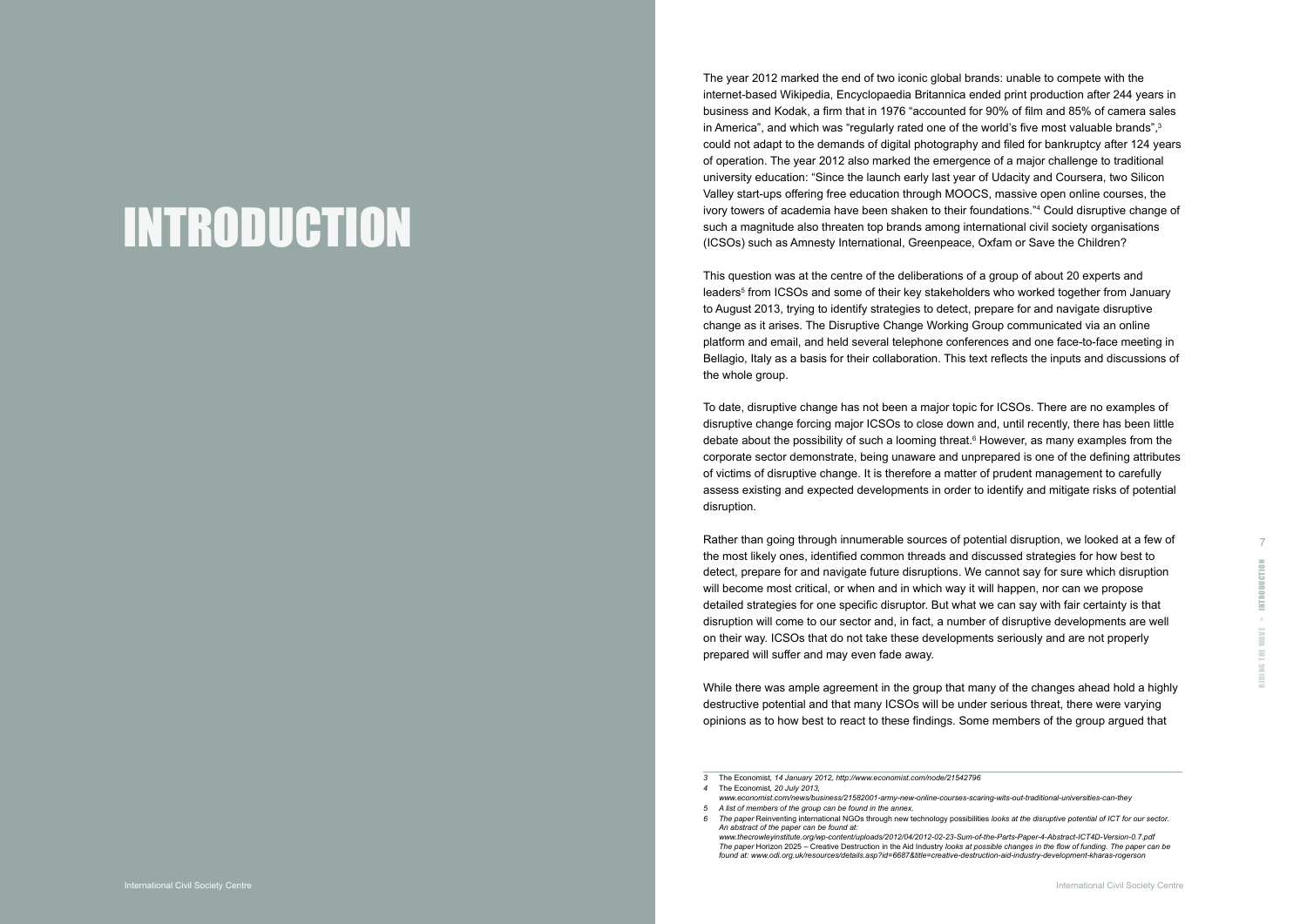# SOURCES OF POTENTIAL DISRUPTION

Civil Society achieving ICSOs' missions, such as eradicating poverty or protecting the environment, is more important than preserving ICSOs: if the way in which ICSOs approach their missions is no longer appropriate, ICSOs should be left to fade away. Others pointed out that thousands of qualified and dedicated staff, well-established partnerships around the globe, millions of supporters and highly-appreciated global brands could all be very helpful in navigating the changes ahead and that we should try everything we can to preserve the existing ICSOs. In our text we have managed – at least to a certain extent – to accommodate both perspectives: we identify some of the key qualities CSOs of the future will have to possess in order to help bring about change. We very much hope that existing ICSOs will take direction from our prototypes of disruption navigators and turn themselves into disruption-resilient organisations.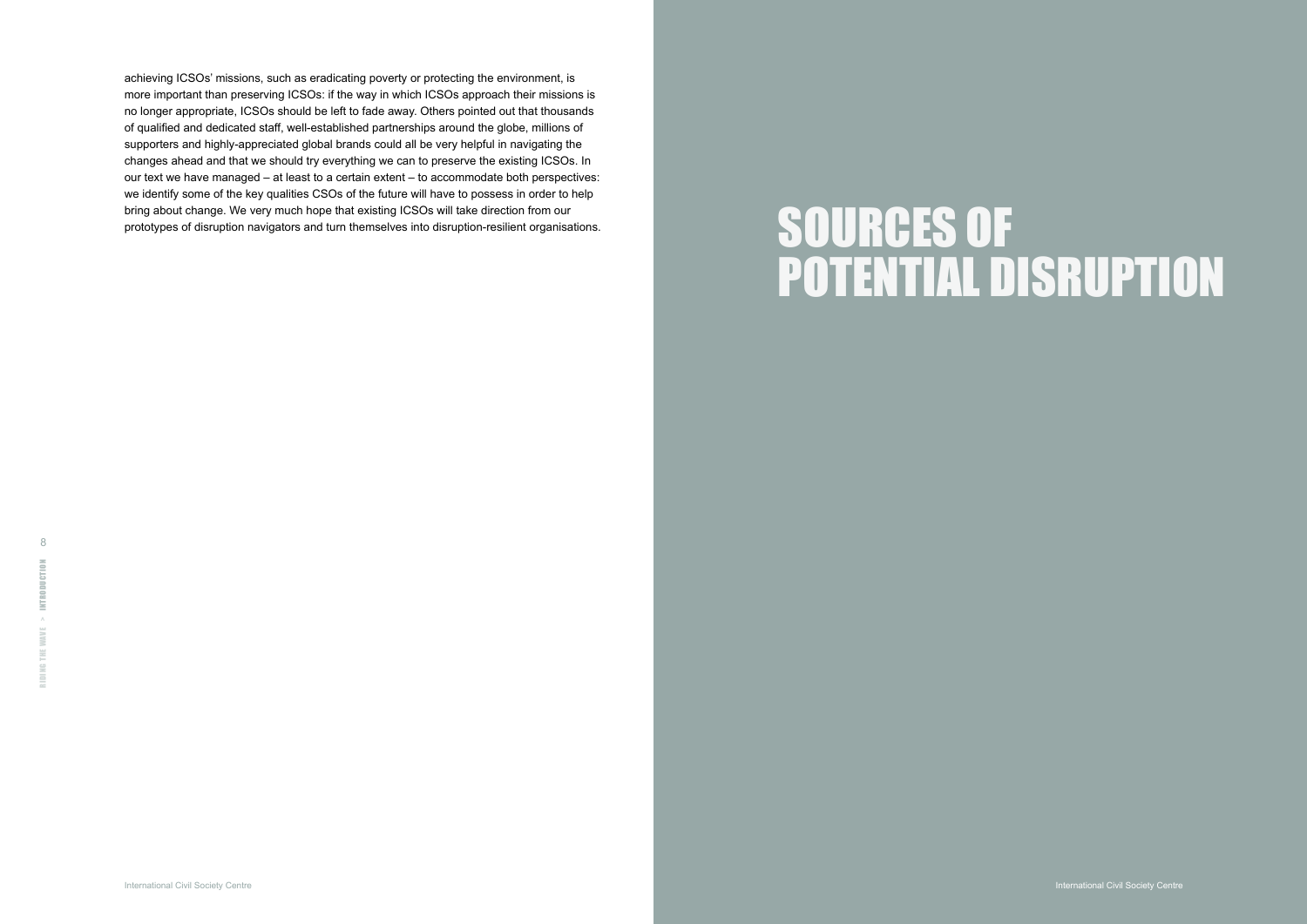development may end up dividing the ICSO sector into two opposite parties: one camp of organisations will grow considerably larger by helping to manage the unfolding disasters, arguing that they cannot change the world anyway, and another group rooted in the belief that the only way they can ethically strive to fulfil their mission is to fight for a system change towards global sustainability and justice.

In the paper *A Safe and Just Space for Humanity – Can we live within the doughnut?*<sup>8</sup> Oxfam's Kate Raworth brings the concept of planetary boundaries and ICSOs' fight for social justice together by adding the concept of "just" to that of "safe". The Oxfam paper turns the circle of the Stockholm Resilience Centre into a ring, or "a doughnut", illustrating the need to bring people living in poverty and lacking access to our planet's resources into the doughnut by increasing their consumption. Only if we can base global economic development on a fair and equitable social foundation and stay within our environmental ceiling, can we avoid a dramatic disruption of human civilisation. Bringing together and rebalancing social and environmental concerns is the cornerstone of a sustainable world of nine to ten billion people, all of whom have the right to a decent and healthy life.

For ICSOs the fight against this planetary disruption means that specialising exclusively in environmental protection or development is no longer feasible. Environmental organisations need to include social aspects in their missions, just as development organisations can no longer ignore environmental concerns. Revising and invigorating their missions may also help overcome some of the smaller disruptions which threaten ICSOs from many different directions. Some of these disruptions will be briefly reviewed in the next chapters.

- Overstepping planetary boundaries
- New players/new ways of working
- Political disruption
- Disruption at community level
- Disruption at donor level
- Lack of trust and transparency

# Political disruption

CIVICUS 2013 *State of Civil Society* report points out that "a shocking 57% of the world's population live in countries where basic civil liberties and political freedoms are curtailed."9 For years, CIVICUS has reported on the shrinking space for civil society worldwide. These developments have also been experienced by many ICSOs. Work in many countries has become more difficult and often more dangerous. Some ICSOs were even forced to stop working in specific locations or countries altogether because of political interference, corruption or violence. Employees and other civil society activists have been jailed or even killed. Local and national partners have often been intimidated, oppressed and persecuted. Often political disruption occurs in a setting where people most urgently need ICSOs' support. If ICSOs' work with the people who are most affected by poverty, oppression and environmental degradation becomes impossible, the very basis of their existence is threatened.

 $_{10}$  can sustain. Overstepping planetary boundaries means leaving the "safe operating space for  $\,$ For years, CIVICUS has reported on the shrinking space for civil society worldwide. These  $_{11}$ The fact that humanity is increasingly overstepping our planetary boundaries – the mother of all disruptions, so to speak – must be the starting point of our journey. Only recently did the World Bank warn that without further measures to contain climate change, a 4°C increase in the average global temperature may occur as early as 2060.7 This would have disastrous consequences around the world, with the most dramatic effects felt by the poor in the global South. Climate change is not the only threat humanity is facing: in 2009 a group of 28 scientists lead by Johan Rockström from the Stockholm Resilience Centre identified nine major areas in which humanity is approaching – if not transgressing – the earth's planetary boundaries. In addition to climate change they identify biodiversity loss, primarily by destruction of habitats, and the release of nitrogen, mainly by the unsustainable use of fertilisers, as the three areas in which humanity is already pushing the limits of what our planet humanity" within which the stable and conducive living conditions of the Holocene can be maintained.

> For a number of years, ICSOs have also observed a shrinking political space at the international level. While during the 1990s ICSOs were able to strengthen their access to UN and other international bodies, around the year 2000 this development stagnated and recently turned towards a negative trend. The two main reasons for this development are a backlash

Ξ

During the discussions preparing for the Bellagio meeting, the working group identified six areas of potential disruption:

As we discussed these areas, three major clusters of disruption emerged: Planetary boundaries as the overarching disruption to human civilisation on a global scale, disruptions to ICSOs' role of intermediary and political disruption in ICSOs' working environment. These three categories will be briefly outlined below.

# The planetary disruption

Without any significant change, the development path people around the globe follow today will lead to a chain of major disasters which will threaten the survival of billions of people, lead to violent conflicts over ever-shrinking resources and disrupt human civilisation as we know it. These developments will not happen in one "big bang" but rather in a series of increasing disruptions, causing more and more damage and claiming a continually growing number of victims. These developments also threaten the survival of ICSOs. Regardless of whether an organisation focuses on human rights, environmental protection, poverty alleviation or children's wellbeing, none of these missions can be fulfilled in a world of self-inflicted doom.

At present, however, an increasing number of major emergencies, many of them caused by our overexploitation of resources, keep all ICSOs involved in humanitarian assistance very busy and their balance sheets looking healthy. Adaptation to and mitigation of climate change potentially provides plenty of work and new sources of income for many ICSOs. This

*<sup>8</sup> Kate Raworth,* A Safe and Just Space for Humanity. Can we live within the doughnut?*, Oxfam Discussion Paper, 2012, www.oxfam.org/sites/www.oxfam.org/files/dp-a-safe-and-just-space-for-humanity-130212-en.pdf*

*<sup>9</sup> CIVICUS,* State of Civil Society 2013 – Creating an Enabling Environment*. p. 6, http://socs.civicus.org/wp-content/uploads/2013/04/2013StateofCivilSocietyReport\_full.pdf*

*<sup>7</sup> World Bank,* Turn down the heat – why a 4°C warmer world must be avoided*, http://climatechange.worldbank.org/sites/default/files/ Turn\_Down\_the\_heat\_Why\_a\_4\_degree\_centrigrade\_warmer\_world\_must\_be\_avoided.pdf*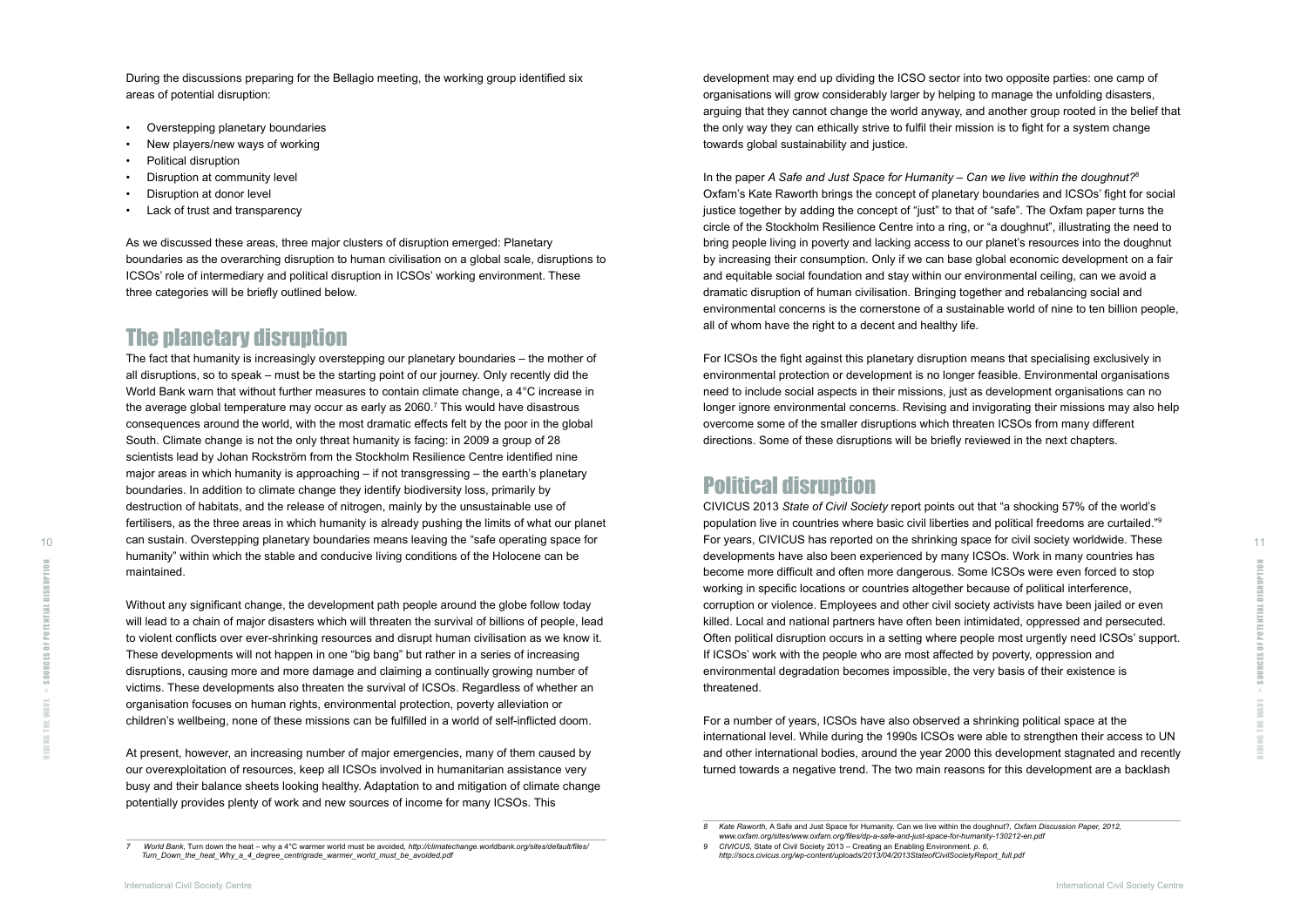With the spread of the internet, individuals across the world can find each other and connect without any institutional intermediary. The internet enables individual donors to identify an organisation they would like to support, find out details of a specific project and regularly check its progress. Why wait until the end of the year before receiving a written update if I can see a live stream on what happens in the project or even get in touch directly with the project's leadership and find out what I want to know?

As pointed out before, there are two different perspectives on how far the emergence of the internet and virtual CSOs will threaten the intermediary role ICSOs have played to date. We will briefly outline each of these below.

### **Scenario I – disruption will occur**

Today, all the technical means to support direct communication between the donor and her/his project already exist. Over the next few years two developments will take place which will secure the breakthrough of internet-based direct giving: access to the internet in the poorer parts of the world will be improved to the point where practically everybody can access the web, and donors in the North will shift their preference towards giving directly to the beneficiary. While the expectation that internet access will very soon be available everywhere is no longer contested,<sup>10</sup> the question of whether donors will prefer giving directly still spurs some lively debate. But it seems likely that, once the generation that grew up with the internet will reach the age when they earn enough to donate regularly, they will wonder why they should go through an intermediary organisation that will keep 20 to 30 per cent of their donation if they can donate directly to the final recipient with much lower or no deductions at all. Additionally, internet-based direct giving usually provides numerous opportunities for active involvement with a project via crowd-sourcing and social networks, attracting younger people. In contrast, ICSOs are often only able to offer membership in the organisation. For ICSOs this probably means that they will either have to completely give up the role of intermediary or offer the service at a much lower price and in a completely different set-up.

> SOURCES OF POTENTIAL DISRUPTION Riding the Wave > SOURCES OF POTENTIAL DISRUPTION

### **Scenario II – only minor change will happen**

 $_{12}$  given the fact that for many ICSOs intermediation generates the largest part of their income, There has been intense discussion in our group about the relevance and severity of threats to the intermediation role of many ICSOs. In the chapter on individual donations we will briefly describe the different positions. Only the future will tell which perspective is right. For the purpose of this paper it suffices to underline that there is a real possibility of major changes in – or even the loss of – ICSOs' role as an intermediary between donor and recipient. And, carefully watching developments in this field is a matter of prudent management.

> Over the last five to ten years, a number of virtual CSOs such as Kiva or Global Giving have appeared which offer minimal intermediation services at very low cost to the donor (zero to five per cent). However, this development has not had any adverse effect on the traditional form of intermediation offered by ICSOs. This is understandable because only the programme-driven intermediation by ICSOs can offer high quality intermediation which secures the strategic impact of individual donations and provides assurance on the appropriate use of the funds. Therefore ICSOs' intermediation role will continue to exist as long as the organisations take good care to explain the added benefits they bring to both donors and recipients, and to justify the level of overheads they charge.

in many industrialised countries against the growing movement towards a more direct democracy where citizens participate in political decision-making beyond and in addition to their role as electorate, and the growing global influence of authoritarian countries such as China, which increasingly limit citizens' involvement in political decision-making at the global stage.

The shrinking of civil society's political space, both at national and global levels, is especially worrisome in a situation where our overstepping of planetary boundaries and the continued population growth (much of which occurs in countries with a poor state of civil rights) demands more ICSO involvement rather than less. On the other hand, recent protests and civil unrest in many countries indicates that citizens will not forego their right to political participation. And in crisis situations participatory approaches have proven more resilient than authoritarian ones. ICSOs should therefore not react to political disruptions by lowering their demands or giving up their political engagement. Maintaining a long-term perspective and strengthening their own resilience looks like the better strategy.

# Disruptions to the role of intermediary

"The information and communications revolution has transformed the role of intermediary organizations at all levels, from local to global. Citizens can now have a direct voice, make themselves heard quickly and loudly, and need not rely on intermediary institutions to reach wide audiences." (Francisco Sagasti, Working Group Member)

Over the last few years, changes in ICSOs' roles as intermediaries are becoming increasingly visible. These changes happen simultaneously in several areas of ICSOs' work. Here are three of the most important ones:

### Individual donations

Until very recently, the average individual in a wealthy country in the global North who wanted to support people in the global South, more or less unavoidably had to go through one of the ICSOs fundraising in her/his country. Organisations such as Oxfam or CARE had practically exclusive knowledge of the most challenging problems in specific countries in the South and had exclusive access to the local organisations addressing these. Any support to such causes and organisations had to go through one of the ICSOs. On average, the donor had to pay between 20 and 30 per cent of her/his donation for fundraising, administration and other overhead costs of running the ICSO's operations in the donor country. At the end of the year the donor would receive a thank you letter containing a report on the progress of her/his project, a photo and the documentation required to claim tax relief.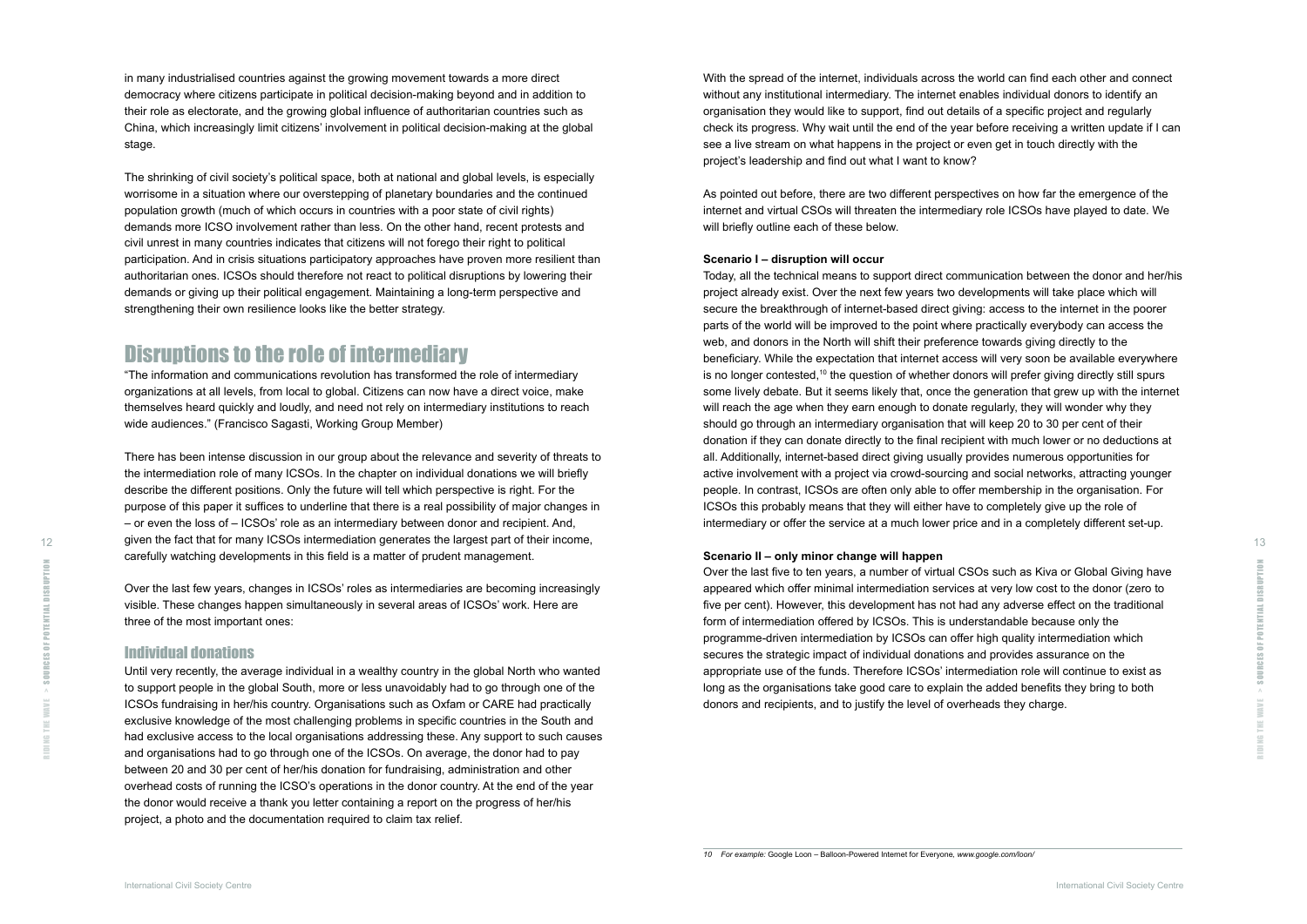people may be able to play a strategic role as guardians of the progress the citizens' movement has achieved.

As we reach our planet's boundaries and fights over the distribution of scarce resources intensify, the number of crises grows alongside the number of popular protests. The disruption of social peace will increasingly spur uprisings like the Arab Spring, demonstrations like those in Greece, Spain, Turkey and, most recently, Brazil, or movements such as Occupy or the Tea Party. In response to these disruptions, political decision-making already has and will continue to happen in an increasingly rushed and ad hoc manner. If ICSOs do not manage to develop campaign mechanisms to influence fast decision-making, and if they do not find ways to relate to these citizens' movements, their role in civil society will diminish.

> OF POTENTIAL DISRUPTION Riding the Wave > SOURCES OF POTENTIAL DISRUPTION

Looking at all three examples, we find a number of strong indicators that ICSOs' intermediation roles concerning finance and logistics of North-South cooperation as well as political campaigning are under serious threat, and that in all three fields "business as usual" will not be a viable response to the challenges and opportunities ahead.

### Governmental and foundation support

Over the last decades, partly with the help of ICSOs, many local and national CSOs in developing countries have acquired a level of professionalism and efficiency which enables them to meet the requirements of funders from the global North. Together with their traditional strengths, such as local knowledge, access and legitimacy, they have become attractive partners for any donor. And increasingly, they apply for funding from Northern donors without using the services of an intermediary.

14 15 The opportunities created by digital communication are also affecting traditional ways of campaigning. With the emergence of social networks and other platforms of mass communication, individuals can rally behind a specific cause without depending on established organisations. ICSOs used to identifying an issue to campaign for, to laying down leader of campaigns is seriously threatened. Rather than providing the platform and setting the agenda, they increasingly find it hard to follow the dynamism of events coming "from nowhere". The Arab Spring or the recent protests in Turkey are examples of new forms of mass mobilisation that are completely independent from political parties, trade unions, CSOs or other well-established structures. Complaints that predictability and continuity of political developments are under threat describe possible consequences of this political disruption but do not answer the question of how to approach it.

While ICSOs usually welcome new forms of civic action as signs of citizen empowerment, they have not yet found their role in this dramatically changing environment. New players such as Avaaz and Change.org are better able to harness people's voices globally in support of local activism. They may serve as examples for ICSOs of how to effectively link to citizens' campaigns, in addition to being attractive strategic partners in mass mobilisation. One of the aspects of civic activism which may need systematic support from the structured part of civil society concerns the longer-term effects of citizens' protests. All too often a successful campaign creates only short-term change which reverts back as soon as people have declared victory and gone back home. The continued turbulence in Egypt is a prime example. In these situations, well organised CSOs which are regarded as legitimate actors by the

Simultaneously, the approach of many donors is changing: partly to save costs, partly to avoid criticism of neo-colonial behaviour, more and more donors provide their grants directly to national CSOs in the countries they want to support. By cutting out the "middle man" they mirror the slowly evolving change in the behaviour of individual donors and intensify the pressure on intermediaries to realign their services or find a different business model.

Another development intensifies the pressure on ICSOs: in areas where an intermediary is still required, such as in large multi-stakeholder, international or global programmes, ICSOs are frequently confronted with competitors from the for-profit sector. More and more companies, often large multi-nationals, are bidding for projects ICSOs have traditionally run. And often they offer their services at a cheaper price and are awarded the contract. Even where intermediation continues to be required this does not automatically mean that it will be conducted by ICSOs as the established players.

## Campaign coordination and leadership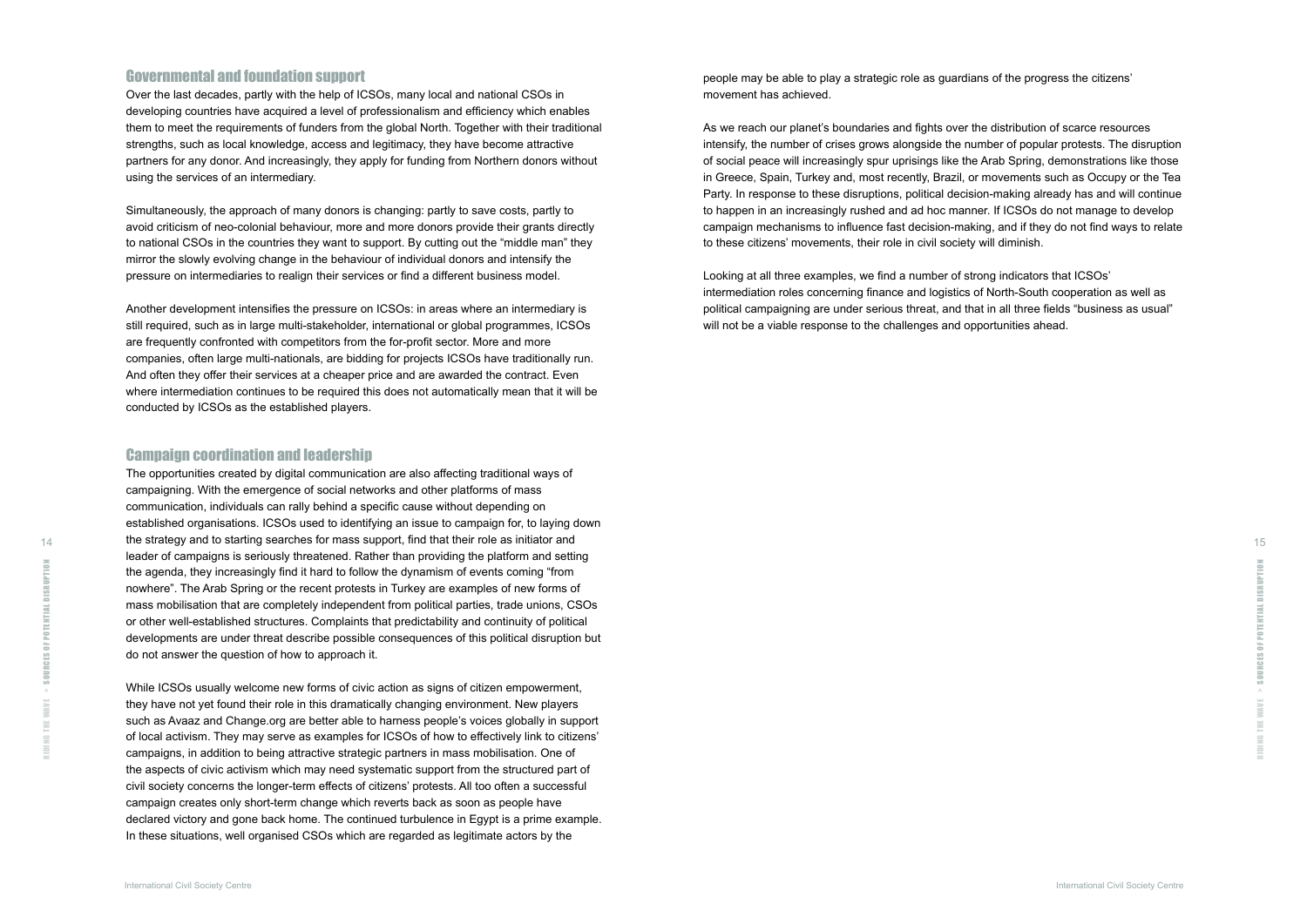Given the sources of potential disruption briefly reviewed above as well as many others, such as ageing supporters in the North, the loss of trust in the wider public due to a lack of transparency and accountability, and numerous others which may emerge, ICSOs are well advised to put disruptive change high on their agenda and to start preparing for disruption. Below you will find some critical areas ICSOs may wish to consider.

# Disruption as a threat and an opportunity

The term "disruption" is often used in a negative context. Normally we do not want to be disrupted in whatever we are doing. Disruption means the end of continuity. Something new, something we are not used to arises and we need to react to it and re-position ourselves. It is no wonder that from the very beginnings of this project we found it easy to identify threats of disruption but struggled with looking at disruption in a positive light. But the more we learned about disruption, the clearer it became that in situations of dramatic change, being a disruptor was usually a much safer and preferable place than being disrupted. Embracing change usually provides a better position from which to influence the terms of change and its direction, while resisting change often leaves you without any influence over the turn of events. From business, where disruptive change has been observed and researched for years, we know that companies which were unable to embrace change and tried to defend their traditional products and/or ways of working usually failed to prevail, while companies which were able to re-invent themselves had a much better chance of thriving under the new conditions.

 $17$  16  $17$  17  $17$  17  $17$  17  $17$   $17$   $17$   $17$   $17$   $18$   $19$   $19$   $19$   $19$ In other words, the general mindset in which an organisation approaches disruption plays a crucial role. Finding ways in which to look at disruption in a positive spirit and with a proactive mindset is essential. We will come back to this issue in our review of organisational culture. Besides developing the right culture, securing the right leadership is also a decisive factor. Governance which is ambitious and flexible and which periodically reviews the organisation's pragmatic, agile and prepared to share power and responsibility are crucial elements of disruption preparedness. The chapters on governance and management will take a closer look at these requirements.

What also became clear in the course of our discussions was that there is very little, if any, space between embracing disruption and rejecting it. Ignoring disruption once it happens is rarely an option and trying to stay out of it does not look like a very promising strategy either. In general terms, the best strategy in approaching disruptive change seems to be taking the threat it poses seriously and trying to position yourself optimally to use the opportunities it provides: to ride the wave rather than be swept away. In many cases this will require the courage and the flexibility to question long-held organisational truths and practices, and even disruption preparedness. The chapters on governance and management will take a closer<br>look at these requirements.<br>What also became clear in the course of our discussions was that there is very little, if any,<br>space between

# PREPARING FOR DISRUPTION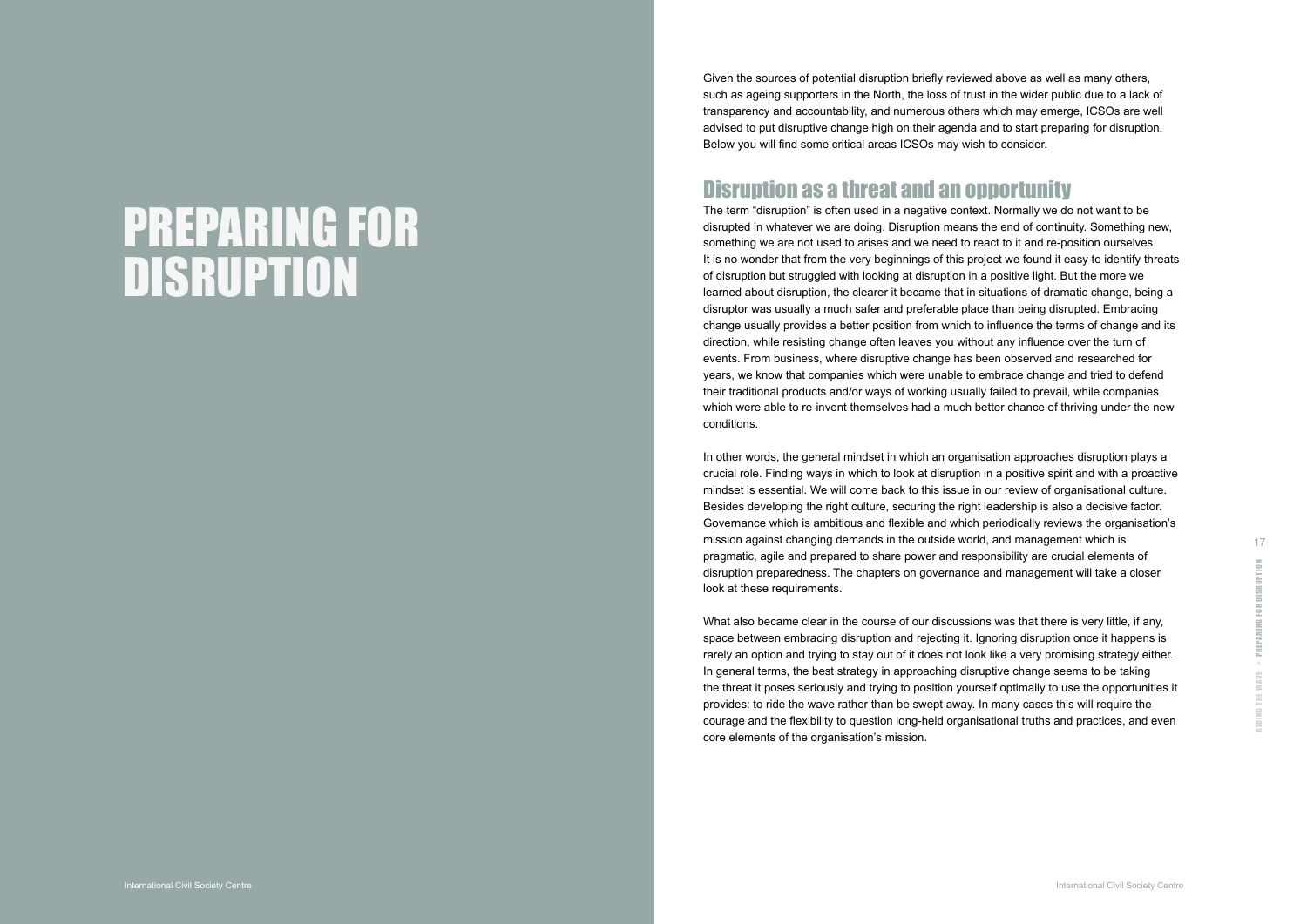between governance and management may result in a dangerous level of complacency and lack of vigilance and alertness to external developments. Too little diversity in the board often leads to a mutual reconfirmation of a shared world view which may be outdated, while too much diversity – a theoretical challenge for most of today's ICSOs – may lead to a cacophony of voices which hamper the identification of key challenges and clear lines of action.

Often boards are overwhelmed with internal issues and do not take the time to look strategically at the outside world. Bringing external board members in and being more strategic when setting the board's agenda will go a long way in focusing the board on its most important tasks and in directing the organisation's antennae to the outside world. By displaying a strong strategic focus geared towards the changing external demands the board can set an example for the whole organisation. Helpful tools supporting effective board performance are a skills-based board selection process which makes sure all board members are qualified for their demanding role and which secures diversity of perspectives, regular self-evaluations, occasional external assessments of the board's performance, and transparency and accountability at all levels of governance and management.

18 19 19 the debate. On the one hand, it is important to maintain a widely shared general direction of **19** on capable and courageous leadership. Therefore ICSOs are well advised to put a lot of  $19$ In its discussions, the working group coined the expression "self-disruption" which in its negative form means elements of structures, policies and organisational culture which hamper the organisation in its efforts to deal with external disruptors. In the positive meaning "selfdisruption" is a conscious attempt to disrupt an organisation's routines in order to better cope with external disruption. We have spoken about the advantages of becoming a disruptor over being disrupted. And the first step for any well-established organisation to turn itself into a disruptor most likely is self-disruption: questioning the organisation's basic assumptions, thinking "outside the box", interrupting the routines. In a situation where external developments require in-depth organisational change, a well-composed and effective board is the best-positioned entity to initiate self-disruption. The importance of the role of the Board Chair in such a situation cannot be underestimated. The more critical the challenges which the ICSO faces and the deeper the required changes, the more the organisation will depend on capable and courageous leadership. Therefore ICSOs are well advised to put a lot of ambition and effort into selecting the right Board Chair.

> Obviously smooth cooperation between board and management is a cornerstone in adapting to disruption and ensuring positive organisational change and adaptability. A clear and appropriate distribution of roles and responsibilities – and the allocation of all required powers – between board and Chief Executive Officer (CEO) are of critical importance. Selecting a CEO who is able to manage the organisation in times of frequent, demanding and sometimes unexpected change is probably the most important task of any board. Conducting regular and demanding reviews of the CEO's performance is another key role the board needs to play.

# Key elements of disruption preparedness: governance

When looking at the changes the different participating organisations face, we found that most of them struggle to keep pace in adapting to the very rapid changes happening in the outside world. As a result, they tend to focus on their internal agenda rather than taking their lead from external demands. This introspection leads to an increasing gap and more ruptures between what the world and the organisation's mission require and what the ICSO can deliver.

Originating at a time before the onset of the recent wave of dynamic globalisation, most ICSOs are set up as federations, confederations or loose networks of autonomous national affiliates with power mostly engrained at the national level. Today's global challenges such as poverty, arms proliferation, climate change and other planetary boundaries require global responses. But most ICSOs can only react on the basis of the lowest common denominator between competing national interests. This dangerously limits their options to cope with change: rather than proactively driving change, they try to avoid it, and rather than preempting developments, they are forced to manage the damage once change has happened. Thus they are increasingly threatened by global disruptors, and less and less able to effectively use global opportunities to promote their mission.

If an organisation is being swept away by disruptive change, its governing bodies carry the final responsibility for the disaster. But they are not only responsible – they also play a critical role in navigating disruption. Assemblies and boards can ignore or recognise disruption, they can lead or prevent their organisation's adaptation and they can even bring about disruption – either disruption which makes the organisation fail, or disruption which makes it thrive.

ICSOs' governing bodies are the guardians of the organisation's vision, mission and values. Once an organisation has agreed on these key parameters everybody is reluctant to reopen the organisation. On the other hand, changing the parameters usually requires a painful discussion which may lead to unsatisfactory compromise. For these reasons most ICSOs do not regularly review their vision, mission and core values against the changing demands of the outside world. On the contrary, often even the proposal of such a review is perceived as heresy and causes strong rejection. While this is understandable given the ethical foundation of ICSOs, it is not helpful in situations of dramatic change which require an in-depth review of the organisation's reason to exist. A governance structure which categorically rejects the idea of adapting the organisation's core parameters to a changing world can be the decisive factor in the demise of the organisation. On the other side, policies to secure a regular review of the key parameters of the ICSO, a review structure which combines wide participation with efficient decision-making and governing bodies which are courageous enough to adapt the core parameters if necessary, make sure that the organisation stays relevant and effective.

The board is the key player in navigating disruption. Its most immediate task is to moderate sources of internal friction in order to make sure that the organisation can concentrate its efforts on dealing with external disruption. Fights between board and assembly, between board and management or between different board factions have a dangerous potential to distract an organisation's attention from the much more important challenges created by the outside world. On the other hand, an all too cosy relationship among governing bodies and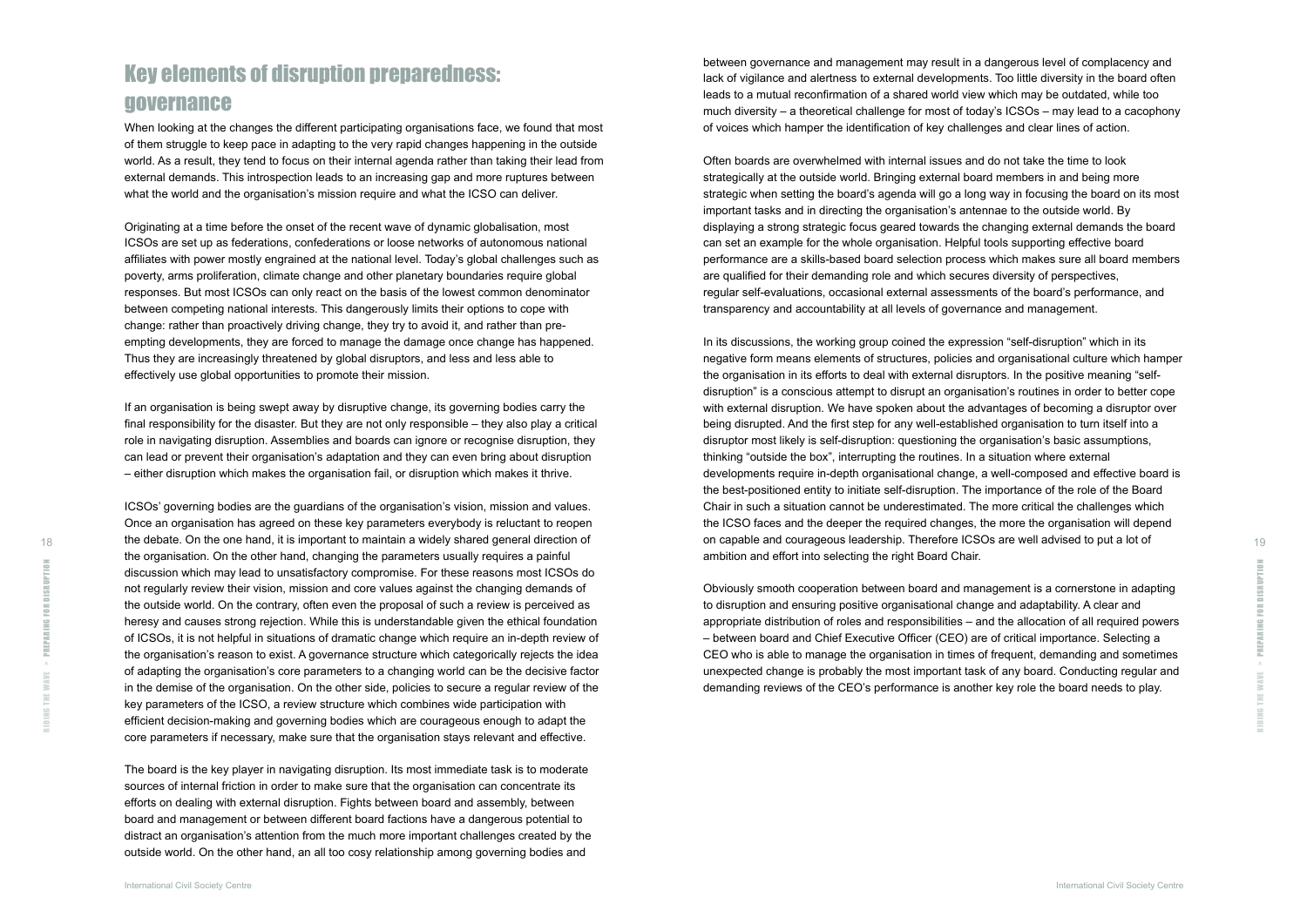# Key elements of disruption preparedness: organisational culture

The larger an ICSO is, the more it will have to make sure that its internal processes are working well. The more it directs its attention to its own way of working, the more it will struggle to keep its focus on the outside world. The fact that many ICSOs have very recently grown very rapidly and have become large entities means that they are still struggling with adapting their way of doing business to the new dimensions of their work. One participating organisation identified the strong growth they have been able to secure as their major challenge. Other ICSOs are engaged in several years of extensive reorganisation processes requiring their full attention. In the short term, such a predominantly internal focus is a risky distraction from changes in the outside world. If it continues over a long period of time, this may generate an even more dangerous self-centred organisational culture.

"Culture eats strategy for breakfast" – this is a typical ICSO experience: you may have the most relevant and consistent strategy possible, but if it is not supported by your organisation's culture it will fail. In terms of disruptive change, if your organisational culture resists rather than embraces change, any strategy to navigate disruption will misfire. An organisation which proactively navigates disruption will frequently find itself in uncharted territory where wellestablished ways of working are often counter-productive and where new approaches have to be developed to secure success. In such an environment more mistakes will be made than in a well-explored traditional field of work. Only organisational cultures that support experimenting, allow for mistakes and accept failure as an important way of learning will prevail in these circumstances.

In the business sector, innovative companies provide time and opportunities for staff to explore and invent; reward systems motivate people to take calculated risks. ICSOs can learn from corporate examples. They should encourage a more entrepreneurial culture, which can work in teams to create new perspectives and develop new ways of working. However, encouraging staff to be entrepreneurial and innovative is not enough: all too often ICSOs are not very good at systematically reaping the benefits of their learning and experience. ICSOs need to put systems in place to consolidate, evaluate, learn, adapt, assimilate and disseminate improvements based on the outputs of entrepreneurial and innovative staff. For instance, in our discussions we reviewed possibilities to establish dedicated units which promote and systematise learning and research, incubate new ideas or track potential disruptors. In brief, not only do ICSOs need to create a culture that appreciates and supports learning, they need to develop into learning organisations.

 $_{20}$  team of clones of the Senior Management Team (SMT), management should make a section to try, fail and learn, and provides an environment in which talented staff staff starting  $_{21}$ Another important aspect of organisational resilience is the diversity of management and staff. Managers frequently recruit people who mirror their own qualities. But rather than aiming for a team of clones of the Senior Management Team (SMT), management should make a deliberate effort to secure diversity of backgrounds and perspectives, and hire people who can challenge the organisation's well-established ideas and convictions.

> While organisational culture cannot be changed by management decree, the behaviour of senior management plays an important role in setting the standards. A CEO who consistently embraces a culture of flexibility, openness and innovation, who secures space for others to thrive and who accepts being challenged by new perspectives, provides a convincing role model for a more open and flexible organisational culture.

Ξ Riding the Wave > PREPARING FOR DISRUPTION ă ARING F È

# Key elements of disruption preparedness: management

In many disruptions of the past there were two obvious entry points for embarking on and adapting to the disruptive process: a strategic one at the very beginning, when it became clear that disruption was possible (in Kodak's case in 1975, when the company built its first digital camera) and a crisis management one at the point in time when it became obvious that disruption would happen (for Kodak, 25 years later at the turn of the millennium when customers started switching to digital photography). The strategic entry point should be addressed by management and board working together; but once the strategic entry point has been missed and crisis management becomes a necessity it is the CEO's and senior management's task to take the lead.

In order to successfully tackle the crisis phase of disruptions, organisations need to be able to act fast and decisively. For management this means creating a high and sustainable level of trust across all levels of the organisation. Only when a resilient level of trust exists among management, between management and staff and between management and board, will the organisation be able to react quickly to manage the crisis and turn disruption into opportunity. Management can strengthen trust by "living and breathing" transparency and accountability, and by securing transparency, accountability and comparable standards across the organisation. Another pillar of trust is frequent and clear communication, which means that management regularly informs staff about developments in the organisation but also listens to their reactions and takes their perspectives seriously. Management that trusts staff will empower its colleagues. Such a wider allocation of power in turn will make the organisation more flexible to react to change and more resilient to disruption.

In times of crisis managers need to muster the courage to take the risks which are unavoidably linked to any change. As the most senior leader in management, the CEO needs to exhibit personal courage and integrity. A CEO who claims the glory of success and blames others for failures will not be able to count on the full support of his colleagues when change needs to happen. But if colleagues can be sure that the CEO will share the glory and take the blame, they will be more prepared to accept the risks which go along with change.

However, all too often ICSOs, which usually follow a federated model, have not or have not sufficiently empowered their global CEO to make decisions for the whole organisation. In a situation of a major crisis, where decisions need to be made quickly, the ICSO can be paralysed by the need to make decisions unanimously with up to 50 national CEOs involved. Should decision-making prove impossible under such circumstances it is likely that the principle "every man for himself" will prevail, which may lead to the organisation falling apart. Dealing with global disruptions unavoidably demands a fully empowered global leadership: at the strategic level it requires a fully empowered global board and, at the crisis management level, a fully empowered global CEO and SMT.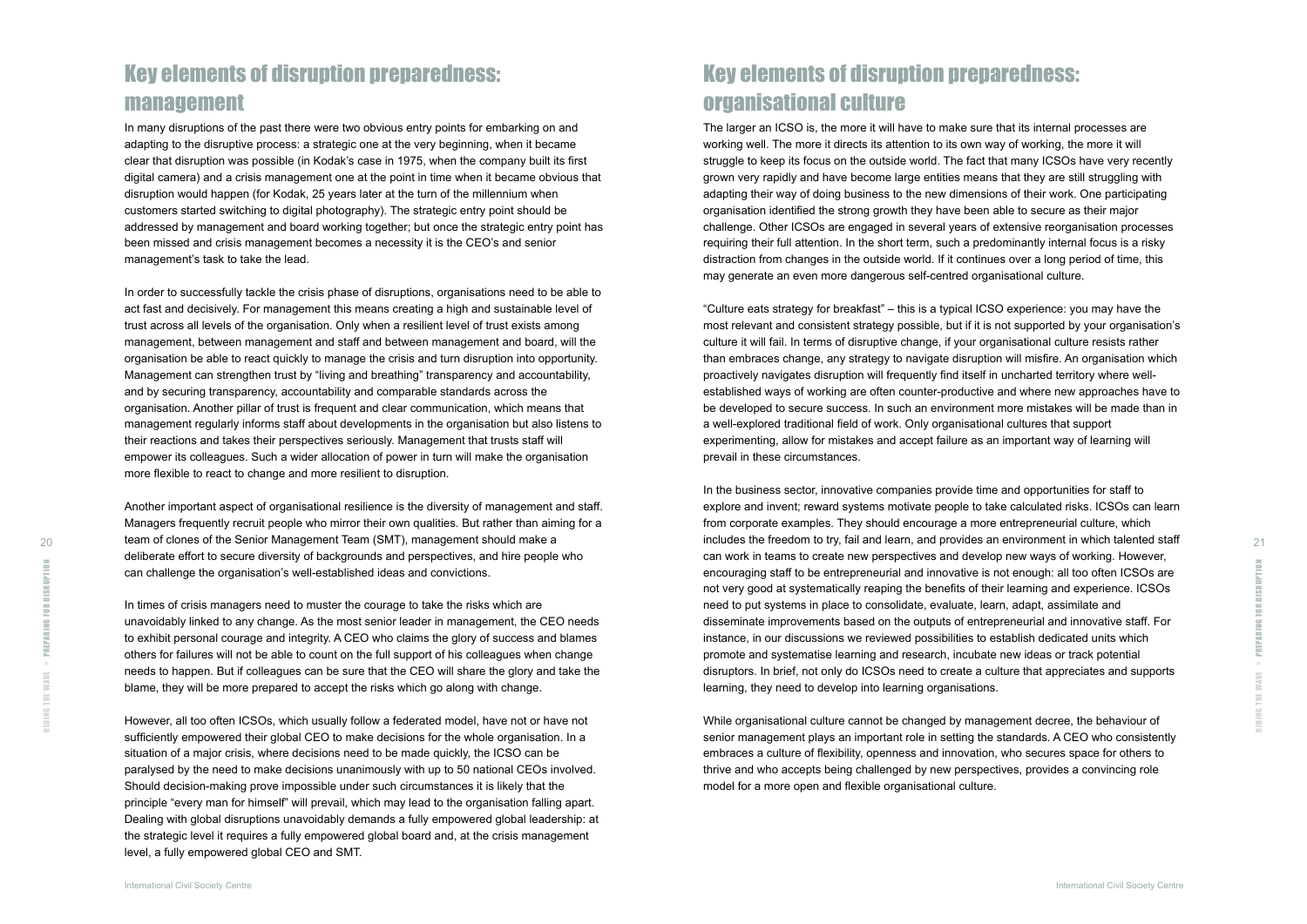In our face-to-face meeting in Bellagio we explored three different approaches ICSOs can take towards disruption: proactively bringing about disruption, using disruptions opportunistically to advance the organisation's mission, and trying to avoid disruption as far as possible, changing only when it can no longer be avoided. We called the resulting organisational patterns "the active disruptor", "the opportunistic navigator" and "the conservative survivor". Below you will find the key characteristics of these three prototypes of disruption-resilient organisations.

# The active disruptor

The active disruptor is an organisation following the strategy that being a disruptor is the best defence against being disrupted. For newly-established organisations, being a disruptor is a more likely feature than for well-established ones. For example, all of the virtual CSOs which were founded during the last decade are part of the disintermediation pattern of disruption described earlier. They have been founded as disruptors and did not have to go through a painful change process to achieve this status. Meanwhile no ICSO has turned itself into a virtual organisation, as this would require a massive change of their existing missions, set-ups and cultures. However, should a massive disruption to their role as intermediary eventually occur, some ICSOs may consider taking such a radical step.

and should deliberately turn up the heat of the burning platform in order to increase the  $_{\rm 23}$ Looking at examples of disruption in the corporate field, we find that the market usually did not disappear – people still listen to music, take photos and use an encyclopaedia – but the existing market leaders were often not able to shift to new ways of delivering their products or services. For ICSOs this means that, should such a development – for instance loss of the intermediation role – occur, becoming an active disruptor may be the only way to survive. An important question we discussed was, "Can ICSOs disrupt themselves before others do this?". In response, we developed an equation: "Change may happen if the pain of staying the same is considerably larger than the pain of changing." We then asked whether leaders can organisation's pain and its readiness to change. We found that while a "burning platform" can help initiate change, the crucial factor in running a major change process – one which may have to go through a number of stages – is a positive vision which explains how the organisation can fulfil its mission even better if it is prepared to reinvent itself.

> We discussed whether ICSOs can prepare themselves better for disruption by trying to decrease the risks involved in any change. One way of doing this could be to systematically train for change, for instance by undertaking more linear and less dramatic changes which may prepare organisations better for handling non-linear shocks. Running pilot projects, building evidence and setting precedents of successful change may be a way forward. Opening up much more to external players may be helpful, for example by entering into partnerships with organisations following different business models or by comparing one's own hierarchical set-up with some of the new network structures. In order to systematically work through their different options, ICSOs may want to develop matrices that discuss and compare the upside and downside of the different approaches.

 PROTOTYPES OF DISRUPTION-RESILIENT ORGANISATIONS RESILIENT DISRUPTION- $>$  PROTOTYPES OF Riding the Wave >

# PROTOTYPES OF DISRUPTION-RESILIENT ORGANISATIONS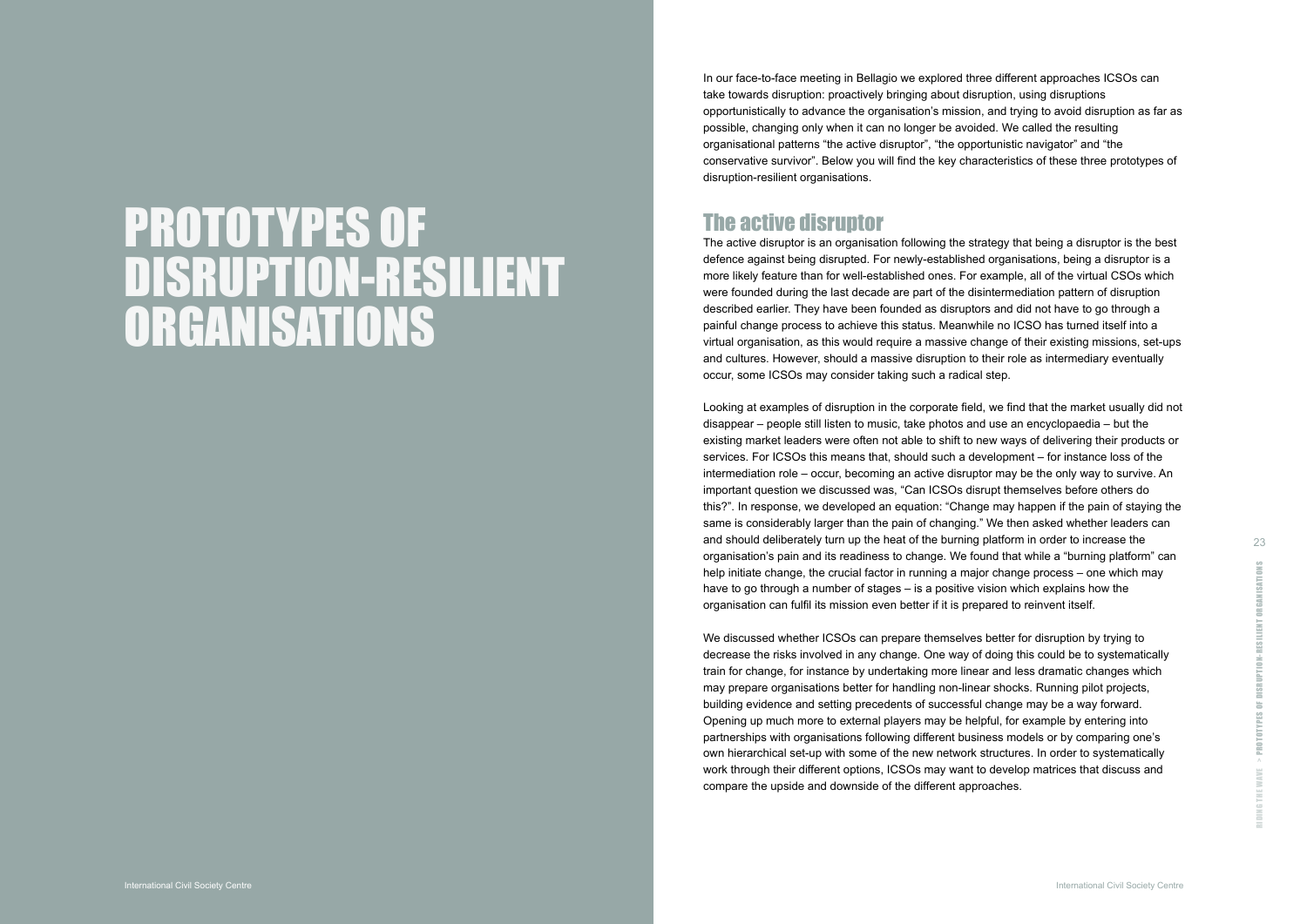# The conservative survivor

The conservative survivor may be the most obvious approach for many ICSOs. However, it is quite a risky one. The typical conservative survivor is an ICSO which has been around for many decades. It is very well established with a strong brand. The organisation has successfully adapted to many changes in the past and is very confident that it will be able to do so in the future. However, the examples of Kodak, Encyclopaedia Britannica and many other companies that disappeared recently illustrate that having a long and successful history may not be an asset when disruptive change strikes. On the contrary, being overly selfconfident can make organisations underestimate the severity of the threat they face. Another typical characteristic of well-established organisations is a strong preference to avoid risk. Feeling very secure with where they are, they are reluctant to accept risk which would be involved in any change. Often big reserves underpin the feeling of being completely safe. Having seen many trends come and go, many changes threatening and failing to manifest, the ICSO is convinced that it is unwise to embark on every bandwagon of change that comes along.

actively seek and recruit talent from active disruptors and bring these innovative people on  $25$  focus on its cash cows rather than exploring new options. It would launch an austerity  $25$ When disruption strikes, such an organisation would probably retreat to its core activities and focus on its cash cows rather than exploring new options. It would launch an austerity programme to cut costs in order to make everybody see the crisis, but it would not necessarily look for new roles and sources of income and rather hope that the situation would revert "back to normal". Looking at these patterns we felt that preparing such an organisation for disruptions presented a major challenge. While the size of the organisation, its reserves and its impressive brand would make it less vulnerable in the first stages of disruption, its resistance to change would make it an obvious victim of disruption. Unlike smaller, less well-established organisations, the conservative survivor does not have to panic at the slightest glimpse of a disruption: they can wait a little longer until it becomes clear that the threat is real. But once the crisis has materialised, its conservative, change-averse culture, its preference of experience over experimentation, its hierarchical structures and its complex and slow decision-making will be serious obstacles on the way to quick and in-depth organisational change.

The conservative survivor is often a reluctant follower rather than a leader of change. The organisation leaves it to others to experiment and fail and to bear the costs of failure. They can wait for successful approaches to become apparent, and come on board only when the risks of change are low and the benefits have been proven. In our discussion we identified "long-service awards" as a typical feature of such organisations: they have the advantage of many experienced staff who know the ins and outs of their job and have a high degree of expertise, and the disadvantage of the "we have seen it all before/we have tried it before but it didn't work" mentality, often in combination with a strongly-developed silo mentality. The boards of these organisations would probably also have a number of long-serving members. They would be consensus driven and work under the motto: "If it ain't broke, don't fix it."

Developing a typical ICSO into an opportunistic navigator requires significant changes in the organisation's culture. In many organisations, opening up the mission and values to occasional review against shifting external parameters may be considered a heresy. Taking a more entrepreneurial approach will offend many traditional ICSO employees, and creating more flexibility by replacing a top-down structure with one that is geared towards networking may not go down well with the average manager.<sup>12</sup>

RESILIENT

**RESILIENT ORGANISATIONS** Riding the Wave > PROTOTYPES OF DISRUPTION-RESILIENT ORGANISATIONS **DISRUPTION-**PROTOTYPES OF Ĕ ÷

# The opportunistic navigator

The opportunistic navigator might be a desirable and realistic model for most established ICSOs: it mixes the conservative "wait and see" approach with the disruptor's proactive change concept. The opportunistic navigator monitors other organisations, carefully adopts their approaches where these are successful, and takes on board innovation developed by others. Organisations of this type wait for others to take the risks and to cover the costs of scouting for disruptive change, and systematically adopt useful ideas and solutions.11 Alternatively, several organisations may jointly scout for external trends, thereby sharing costs and time.

The ideal organisation combines large size and/or influence with agility and speed. It is ruthlessly opportunistic and ready to adapt to external change. The organisation periodically revises its mission and strategy and, if required, changes its course quickly in order to capitalise on major trends. Opportunistic navigators need to strengthen their capacity to assess and manage risks. External audits can be strategically used to drive change. The organisation invests in piloting and constantly builds evidence to validate the success of existing activities. If projects do not work they are shut down without delay.

For an organisation to benefit most from the opportunistic navigator's key advantages – adaptability and speed – very effective governance, management and communication systems need to be in place. The organisation's board will normally be composed of both insiders and outsiders who are elected equally for competence and representation. Decision rights and authority will be clearly assigned, but decentralised across all organisational levels. Despite being criticised externally as overly opportunistic, internally the organisation upholds a culture of trust, transparency and good communication. People working for the opportunistic navigator are opportunistic entrepreneurs: they need to be fast learners, good listeners and active networkers to interpret and implement good ideas from the outside. Following the principle of "hire to the organisation you want to create", human resources departments board.

*<sup>11</sup> In business we speak about the "fast follower" strategy, which companies such as Microsoft use effectively, in contrast to the "pioneer" approach of Google and others. See discussion of first- and second-movers in Wikipedia: http://en.wikipedia.org/wiki/First-mover\_advantage*

*<sup>12</sup> Bringing the rational and the emotional dimensions of change together is one of the key requirements of success. For further information, please see Chip and Dan Heath,* Switch*, 2010*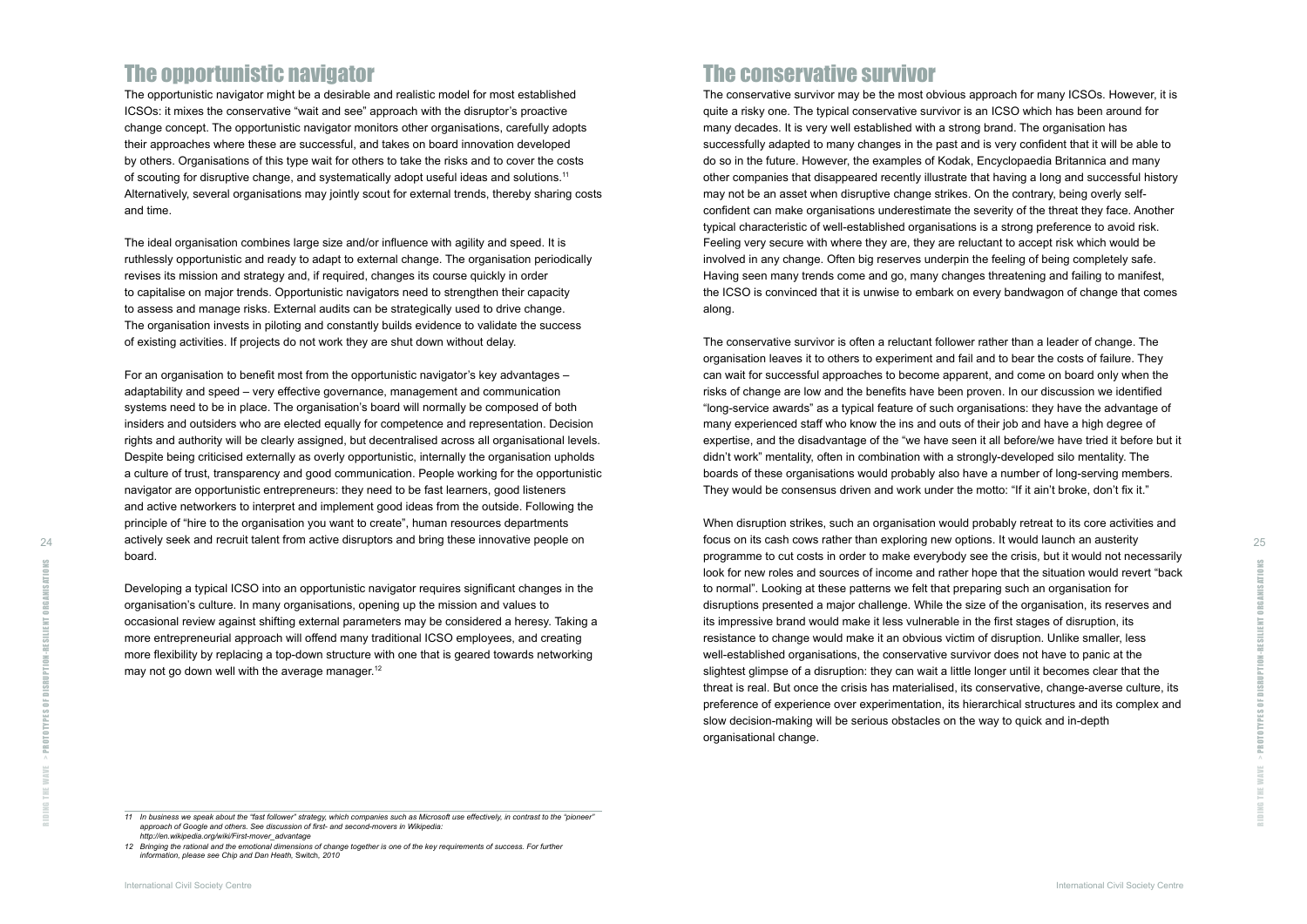

# CALL TO ACTION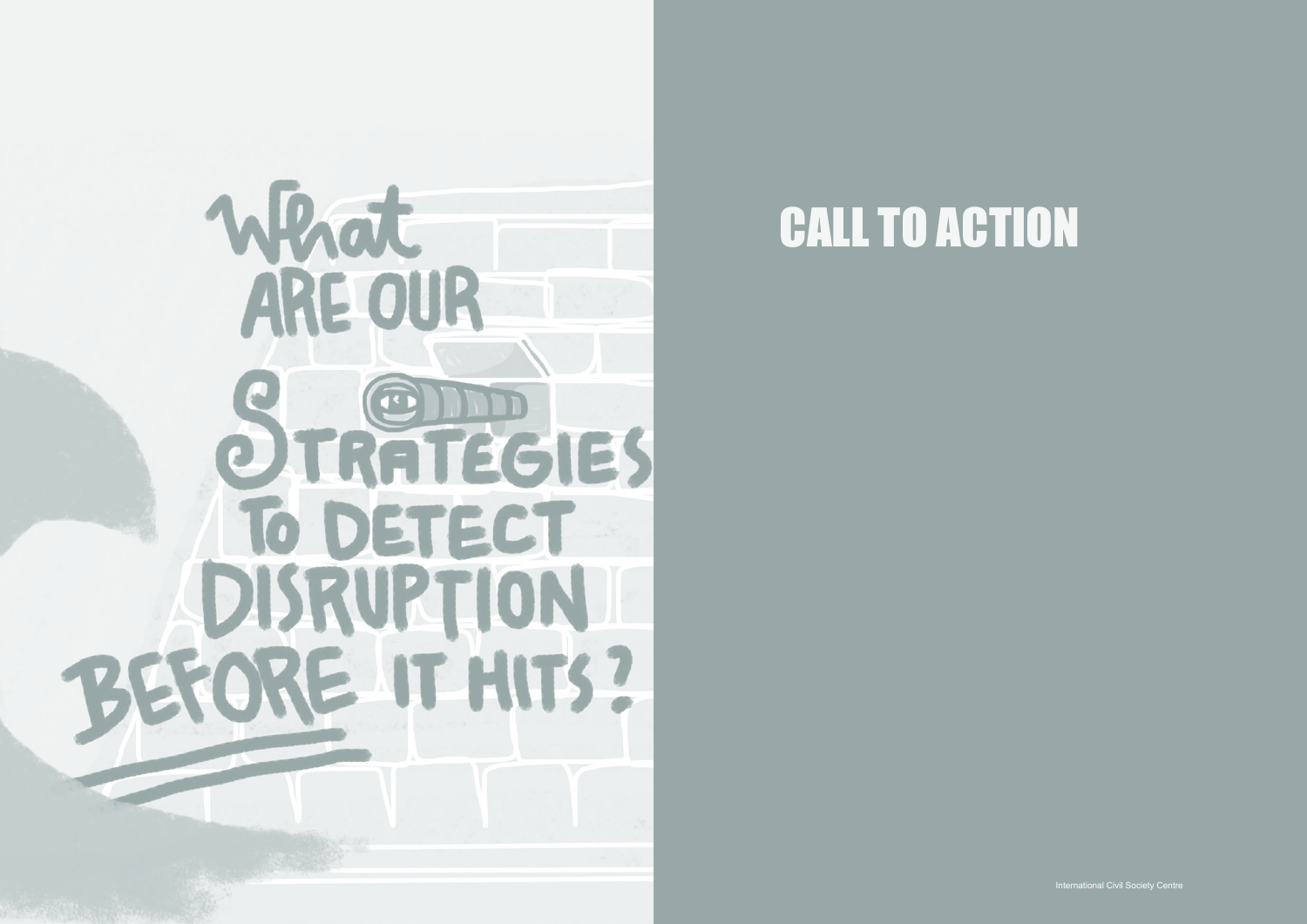# Establish an organisational culture which embraces change

ICSOs should methodically develop an organisational culture which is externally focused rather than introspective, and which embraces change rather than rejecting it. Culture changes with experience: if a responsive project creates a positive experience, staff will be prepared to try it again. Agility and speed of decision-making, and courageous leadership that takes risks and rewards experimenting as well as reasonable dimensions of risk-taking, are essential in preparing for and coping with disruption. Depending on their business model, some ICSOs may be structurally unable to take the risks that come with major change – at least, that is, not until they fundamentally change their relationship and dialogue with their donors so that risks and rewards are explicitly part of the expected giving experience. Risk management will have to become a more prominent management tool, and the rather basic risk assessment processes and mitigation strategies many ICSOs apply will have to be replaced by more professional and reliable ones. Being able to gain from experimentation requires up-to-date knowledge of management and management information systems. Otherwise whatever is learned from the experimentation will be lost or not fully leveraged. To date, few ICSOs have made the investments they need to implement and run these systems.

Exposure to other perspectives of leaders in governance and management and of staff in general is critical: for example through staff secondments between different ICSOs, temporary placements in the private sector, sabbaticals at research and teaching institutions, joint summer schools for ICSOs, and public and private sector participants etc. – anything that makes our disciplinary and organisational boundaries more permeable.

# Develop a strategy for your own organisation

We have outlined three prototypes and suggest that you use them as a starting point to design a strategy adapted to the needs of your organisation. Long-established business models and brand protection often drive ICSOs over time to become conservative survivors. Some members of our group raised doubts that this approach generates sufficient resilience against disruption. There was general agreement that the conservative survivor strategy holds by far the highest risks of falling victim to disruptive change. ICSO leadership choosing this strategy should be well aware of the substantial risks involved.

28 28 a positive mindset that alms to use disruption in furthering the mission is absolutely crucial.<br>Leaders who embrace a positive mindset will find it easier to quide their colleagues through **to deal with disruptive c** Rather than asking how we can avoid disruption, our guiding question should be: "How can we exploit disruption?".13 When we look at victims of disruption we often find that they were mentally unwilling or unable to adapt to completely new demands. If disruptive change becomes real, defensive strategies usually fail. Fearing disruption and heavily focusing on the threat it poses are unhelpful approaches. Both in the strategic phase and once the crisis hits, a positive mindset that aims to use disruption in furthering the mission is absolutely crucial. Leaders who embrace a positive mindset will find it easier to guide their colleagues through the necessary changes. Rather than selecting a "safe pair of hands" – leaders who defend and maintain their organisation's achievements – ICSOs should nurture and select leaders who are willing and able to continually review the organisation's performance with consideration to external demands, and lead through change whenever required.

> There is also a related risk that the senior leadership of a fundamentally conservative ICSO adopts the appearance of an adaptive strategy. For example, the organisation employs a "virtual" fundraising strategy but does not attempt to re-engineer any major part of their delivery/operations systems. This apparent "tick box" shift toward the opportunistic navigator category is likely to fail, as the organisation's attention remains elsewhere. It may also soon become apparent how limited "virtual play" is compared to the real disruptors that intensively utilise that approach. Currently, some "conservative survivors" are undertaking changes which may move them into the "opportunistic navigator" category. Two alternative strategies for moving in this direction are available: either to run several parallel business models in order to make sure ICSOs have alternatives when they encounter disruption, or to concentrate on

CALL FOR ACTION Riding the Wave > CALL FOR ACTION **WAVE**  $\mathop{\cong}_{\mathop{\cong}}$ 

During the process of developing this report we have come to the conclusion that disruption in our sector is highly likely to happen. It may not happen in the immediate future and it may not affect all ICSOs equally, but it will occur. To date, most ICSOs are not prepared to deal with disruption. ICSO leaders are called upon to take up this challenge and strengthen their organisations' resilience to disruption. The following recommendations aim to provide ICSO leaders with tools for this task.

# Systematically scan the horizon

Most ICSOs of today are not well prepared for disruption. As a first step, ICSOs should understand and accept that disruption is not limited to the corporate world. It has only arrived there earlier. In the next few years we can expect to see some significant disruptions affecting our sector. In order to improve their resilience to disruption, ICSOs should develop the capacity to systematically scan the horizon and identify potential disruptions. This does not have to be done by each organisation individually. ICSOs could jointly set up a monitoring function. Any cooperative approach would have to take into account that service-delivery ICSOs may face a slightly different set of disruptions than advocacy ICSOs. While scanning is necessary to identify disruption as early as possible, it does not provide complete protection as disruptions have often not been predicted, either because they come as a total surprise or because signs were misinterpreted.

# Develop a positive mindset for disruption

# Strengthen your organisation's adaptive capacity

Given the high degree of uncertainty and the surprise nature of disruption, preparation has its limits. Being able to adapt to new situations is even more important than preparedness. This requires the humility to accept that the world defines our mission and not the other way around, and that we need to be prepared to adapt to the world and not expect that the world will adapt to us. It also requires a more opportunistic world view where we ask how we can contribute best, rather than what we would most like to do. ICSOs that try to adapt on an ongoing basis, even if the changes of the external world are not disruptive, will be fit to adjust when disruption arises.

*<sup>13</sup> Comment from one of the members of our group: "Yes! Back to the roots! Most founders of our organisations have been disruptors, whereas we – their grandchildren – transformed ourselves to conservers."*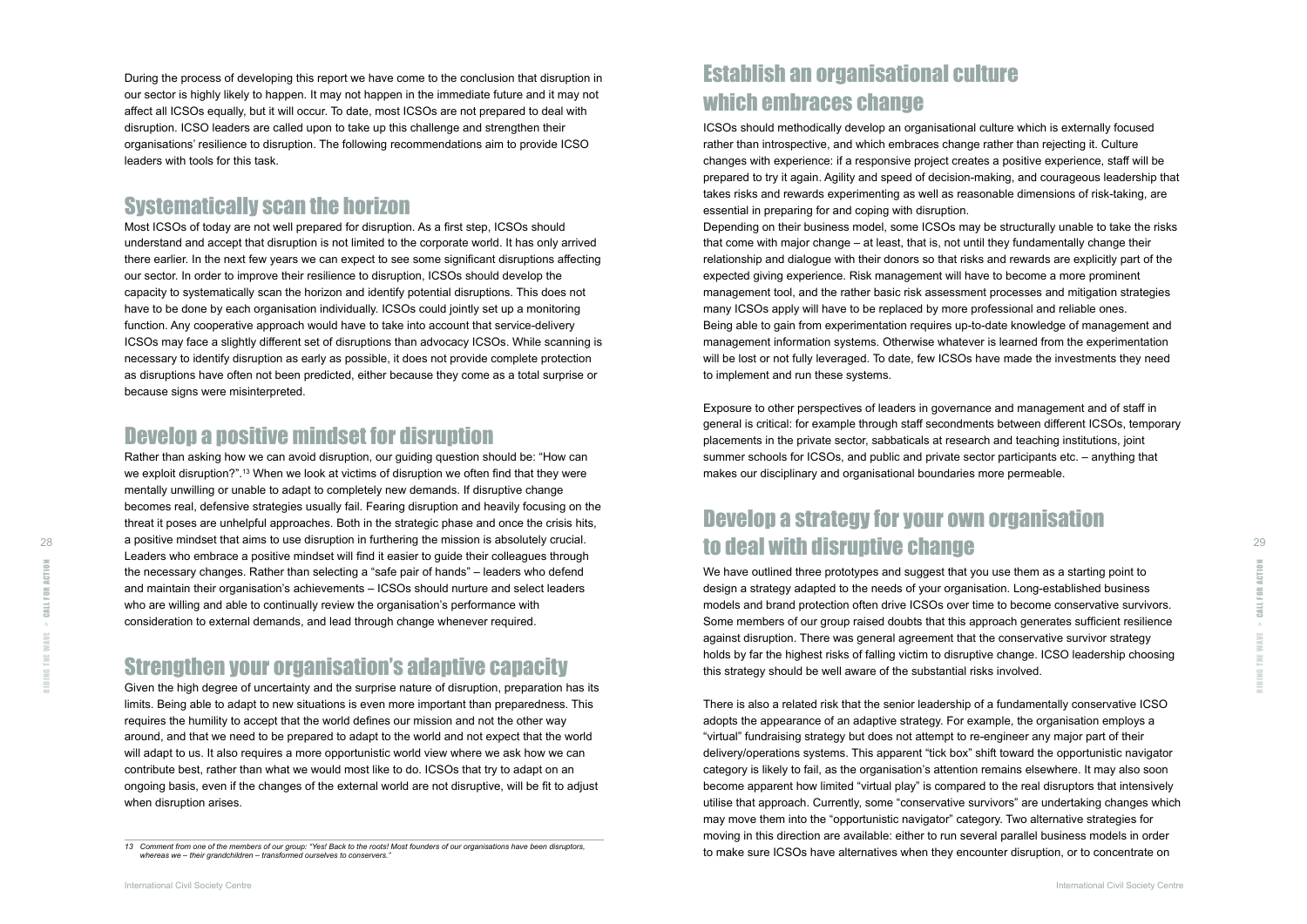mission. Solidarity among all CSOs ranging from small, local ones to very large, global ICSOs in the defence of civil society space will improve effectiveness and strengthen ICSO legitimacy. We recommend that ICSOs support CIVICUS's programmes against the shrinking space for civil society and that they use their reputation and weight to defend civil liberties and civil society activists where they are threatened.

The biggest and most prevalent disruption, humanity's overstepping of planetary boundaries, threatens all ICSO missions. We recommend that ICSOs invest considerable effort in fully understanding the dimension of the threat and take a clear and consistent position in the face of these challenges. In order to bring about change and turn disruption into opportunity, ICSOs need to strategically partner with international institutions and with global businesses when possible. Establishing coalitions of the willing is preferable to seeking consensus between drastically different actors. ICSOs also need to be aware that overstepping planetary boundaries will create many more disasters, crises and violent conflicts, all of which ICSOs will be expected to tend to. This will most likely lead to a massive increase in available funding and donor attention for disaster relief and humanitarian assistance activities. ICSOs are advised to pay very close attention to the dilemma which may arise here: ICSOs may multiply their budget for emergency relief, environmental rehabilitation and poverty alleviation, while simultaneously losing the struggle to achieve their mission with increasing rather than shrinking global numbers of people living in poverty, deprived of their human rights and suffering from environmental crises. Striking the right balance between curing the symptoms and addressing the causes will be essential.

**SO 30 31 IN STAND IN STAND IN STAND IN STAND IN STAND TO SALE AND STAND STAND IN STAND IN STANDARD STAND IN STANDARD STANDARD STANDARD STANDARD STANDARD STANDARD STANDARD STANDARD STANDARD STANDARD STANDARD STANDARD STAN** There has been very limited knowledge about disruptive change in our sector. With its efforts attempt to systematise the existing knowledge and to raise awareness about the likeliness of disruptive change affecting ICSOs. Within the limits of their other commitments, members of the group are happy to provide advice and support to CSO leaders who feel this would be helpful.

# Draw on the advice and support of the "Disruptive Change Ahead?" Working Group

In many ICSOs, the discrepancy between national power allocation and increasingly global challenges can also obstruct a consistent approach to sources of disruption. Once the disruption turns into a crisis there is a danger that, in the absence of a single global decisionmaker, ICSOs will revert back to the national level with different affiliates each going their own way in the struggle to survive. Review your global governance and management systems, streamline your decision-making processes with the aim of improving the quality of your strategic decision-making and the speed, effectiveness and consistency of your global management decisions in times of crisis. Global decision-making in the corporate sector may provide useful examples for ICSOs.

fewer activities in order to have more capacity to spot and manage disruption and to secure focus and flexibility once disruption strikes. A follow-up project on new business models will explore these options in detail.

FOR ACTION Riding the Wave > CALL FOR ACTION  $\frac{1}{50}$ **NAVE** 

ICSOs should not take financial growth as the sole indicator that they are not facing disruption. Financial growth can increase the risk of being disrupted: sometimes costs increase disproportionally and undermine activities that may detect and deal with disruptive challenges or engagement in new sectors or new countries. This can absorb critical leadership capacity and divert attention away from other challenges.

# Make sure that your global decision-making bodies are able to take and implement the right strategic decisions and that you have an effective global crisis management system in place

# Review the three most obvious sources of potential disruption and make a conscious decision about if and how you are going to address any one or all of these

For service delivery in particular, ICSOs' disintermediation is a very real disruption. The fact that after five years this has not yet led to a major shift of resources away from ICSOs does not mean that this will not happen in the next five or ten years. ICSOs are strongly advised to look into this disruption and review their existing business model with consideration to the resilience against this threat. So far, ICSOs have not sufficiently explored the opportunities of taking a virtual approach in implementing their missions. We recommend doing this much more proactively, dedicating more resources to this area and keeping in check the obstacles which ICSOs' traditional thinking and structures put in the way of exploring these significant opportunities.

Political disruption is another major threat. If civil liberties are further curtailed, if CSOs' freedom to pursue their missions is further undermined, ICSOs' work will be adversely affected or made impossible. Considering political disruption as an opportunity acknowledges that strengthening the role of civil societies enables ICSOs to more easily achieve their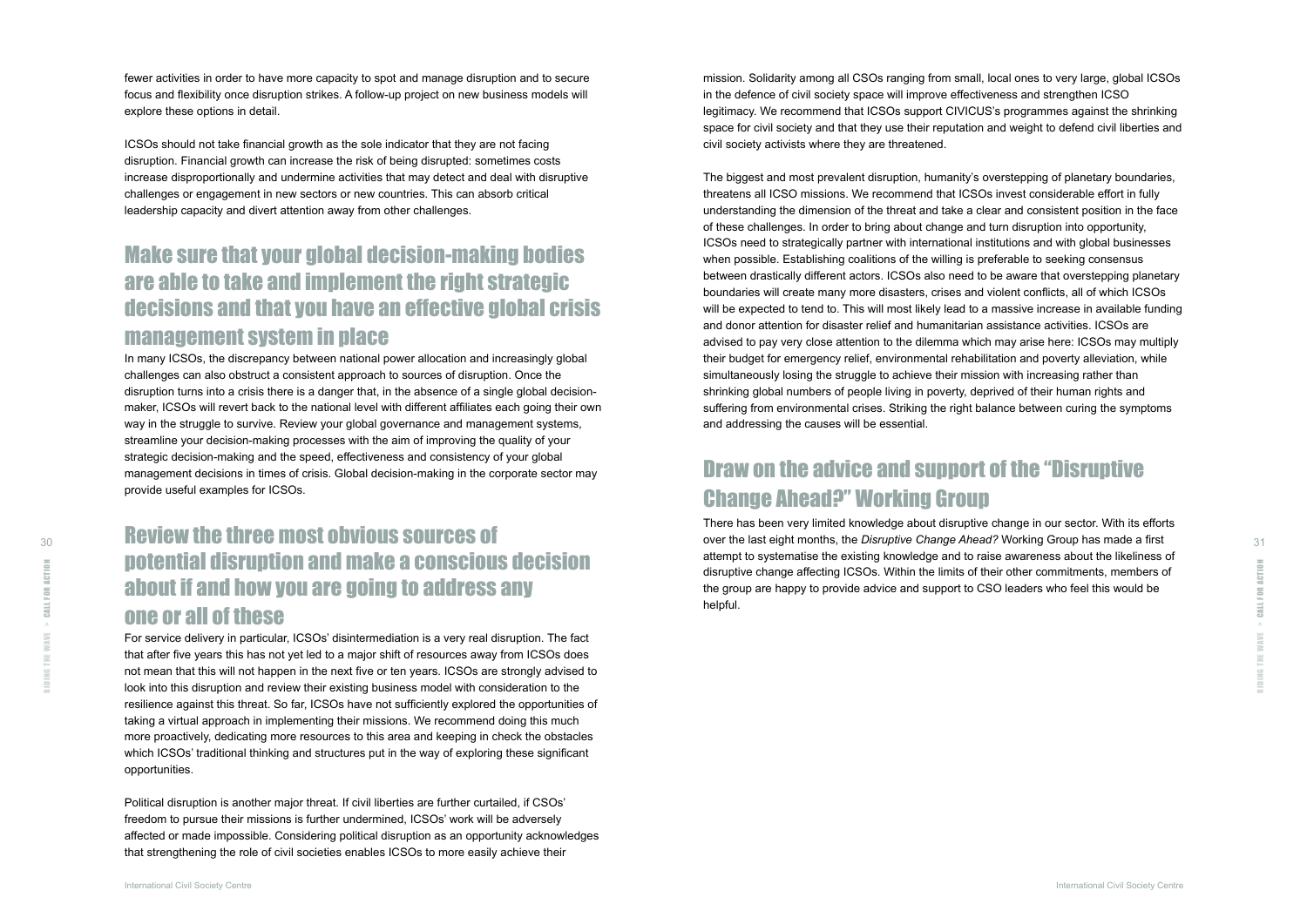| ent: The West shouldn't create     |
|------------------------------------|
| able mobile technologies, Stanford |

Banks, Ken (2013), *The truth about disruptive developm* solutions to problems we don't understand using fashion Social Innovation Review

BBC Media Action (2012), *Still left in the dark? How people in emergencies use communication to survive – and how humanitarian agencies can help*, Policy Briefing # 6

Berkhout, Remko and Jansen, Fieke (2012), *Introduction: The changing face of citizen action, Society for International Development*, Development, Issue 55(2)

Christensen, Clayton M. and Overdorf, Michael (2000), *Meeting the Challenge of Disruptive Change*, Harvard Business Review

Christensen, Clayton M. and Wessel, Maxwell (2012), *Surviving Disruption*, Harvard Business Review

32 33 Happ, Edward G.; Johnson, M. Eric; Obillo, Joel S. and Richardson, Nick (2008), *Are Nonprofits Ripe for Disruption?*, Tuck/Dartmouth, Unpublished DRAFT for Discussion

Cordaid (2009), *Global Communities of Change From Control to Engagement*

Crowley, James and Ryan, Morgana (2011), *Greater than the "Sum of the parts"? Paper 4: Reinventing international NGOs through new technological possibilities*, DRAFT Version 0.7

Done, Adrian (2013), *Global Trends: Big Numbers*  – *Big Picture*, Forbes.com

Edwards, Michael (2011), *Thick Problems and Thin Solutions: How NGOs can Bridge the Gap*, Future Calling – Think Piece, HIVOS Knowledge Programme

Friedman, Thomas L. (2013), *When E.T. and I.T. Meet ID*, nytimes.com

- 
- 
- 
- 
- 
- 
- 
- 
- 
- 
- 
- **ANNEX** Riding the Wave > ANNEX
- 
- 
- 
- 
- 

Gilding, Paul (2011), *The Great Disruption*, Bloomsbury Publishing, London

Gilding, Paul (2011), *The Great Disruption*, Youtube video (http://www.youtube.com/ watch?v=nrHFkHgW6X0)

Heijne, Bas (2012), *Development Cooperation, Humanism, Crisis: Where to from here?*, Hivos, Future Calling – Think Piece 2012

Kharas, Homi and Rogerson, Andrew (2012), *Horizon 2025: creative destruction in the aid industry*, Overseas Development Institute

Mance, Henry (2013), *Charities try their luck with online game*, Financial Times

Melber, Henning (ed.) (2012), *No future without justice: Report of the Civil Society Reflection Group on Global Development Perspectives*, Development Dialogue, Issue 59

Naim, Moises (2013), *Why the people in power are increasingly powerless*, Washington Post

Prizzon, Annalisa; Rogerson, Andrew and Tavakoli, Heidi (2013), *Scenarios and disruptors impacting on Plan International's evolving business model*, Overseas Development Institute

Ramalingam, Ben; Scriven, Kim and Foley, Conor (2009), *Innovations in international humanitarian action*, ALNAP Review of Humanitarian Action, Issue 8

Raworth, Kate (2012), *A Safe and Just Space for Humanity – Can we live within the Doughnut?* Oxfam Discussion Paper

# ANNEX

# **Literature**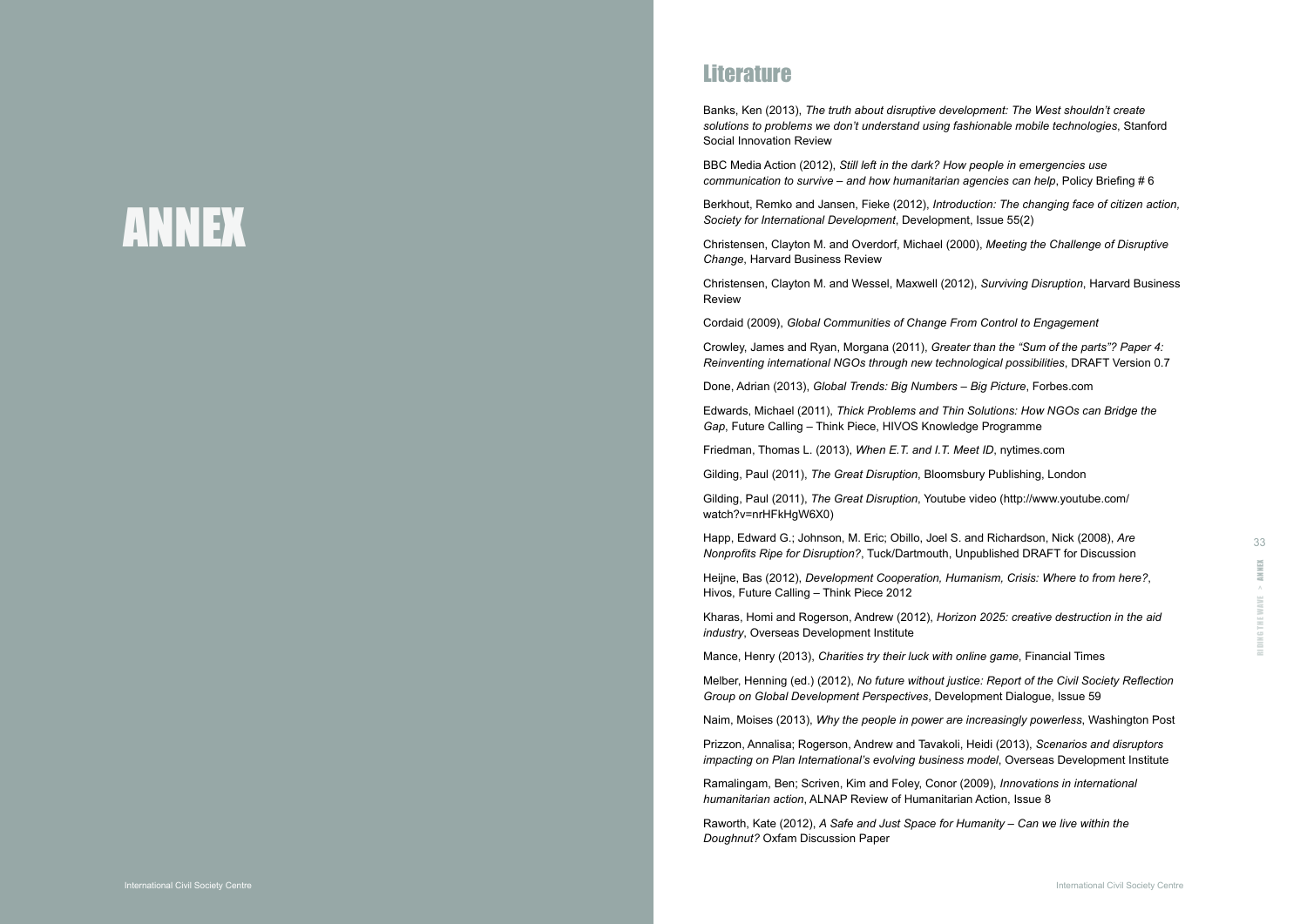# Members of the Disruptive Change Working Group

**Joanna Kerr**, CEO, ActionAid International

**Ed Brown**, Director of Policy Advisory Service, African Center for Economic Transformation

**Jonathan Mitchell**, COO, CARE USA

**Nisreen Lahham**, Executive Director, Center for Future Studies

**Uygar Özesmi**, Eastern Europe & West Africa Director, Change.org

**Francisco Sagasti**, Senior Researcher/Advisor, FORO Nacional/Internacional

**Stefan Flothmann**, Director Climate and Energy Program, Greenpeace International

**Manju George**, Head – Asia, Schwab Foundation for Social Entrepreneurship. Global Leadership Fellow, World Economic Forum

**Josine Stremmelaar**, Coordinator of Knowledge Programme, HIVOS

**Frank Mohrhauer**, Head, Governance Support, Policy Implementation and Oversight Dept, International Federation of Red Cross and Red Crescent Societies

**Edward G. Happ**, Chair, NetHope

**Andrew Rogerson**, Senior Research Associate, Overseas Development Institute

**Tessie San Martin**, CEO, Plan USA

**Linda Raftree**, Senior Advisor, Innovation, Transparency & Strategic Change, Plan USA

**Caroline Harper**, CEO, Sightsavers International

**Sheela Patel**, Chair, Slumdwellers International

- 
- 
- 

| 35 |
|----|
|    |
|    |
|    |
|    |

Sagasti, Francisco (2013), *The fractured global order: Characteristics, structure and implications*, Unpublished DRAFT for discussion

Stremmelaar, Josine and Berkhout, Remko (2012), *It's the future calling…*, The Broker – Connecting Worlds of Knowledge

The Broker (2012), *The Future Calling, A Second Life for International NGOs*, Special Report, Issue 28

UNDP (2013), *2013 Human Development Report* Vaes, Sarah; Huise, Huyb (2012), *Development Cooperation in 2020?*, HIVA, K.U. Leuven

Wikipedia (2012), *Disruptive innovation*

World Economic Forum (2013), *Global Risks 2013*, Eighth Edition, An Initiative of the Risk Response Network

World Economic Forum (2013), *The Future Role of Civil Society*, World Scenario Series

Zinnbauer, Dieter (2011), *Fighting corruption in 1811 and 2011 – what's new?* Transparency International Blog

Zinnbauer, Dieter (2011), *Institutions and corruption: why history matters (part 1)*, Transparency International Blog

Zinnbauer, Dieter (2011), *History matters II – what stone carvings and magic lanterns have to do with fighting corruption*, Transparency International Blog

Zinnbauer, Dieter (2012), *False dawn, window dressing or taking integrity to the next level? Governments using ICTs for integrity and accountability – Some thoughts on an emerging research and advocacy agenda* – DRAFT paper. Social Science Research Network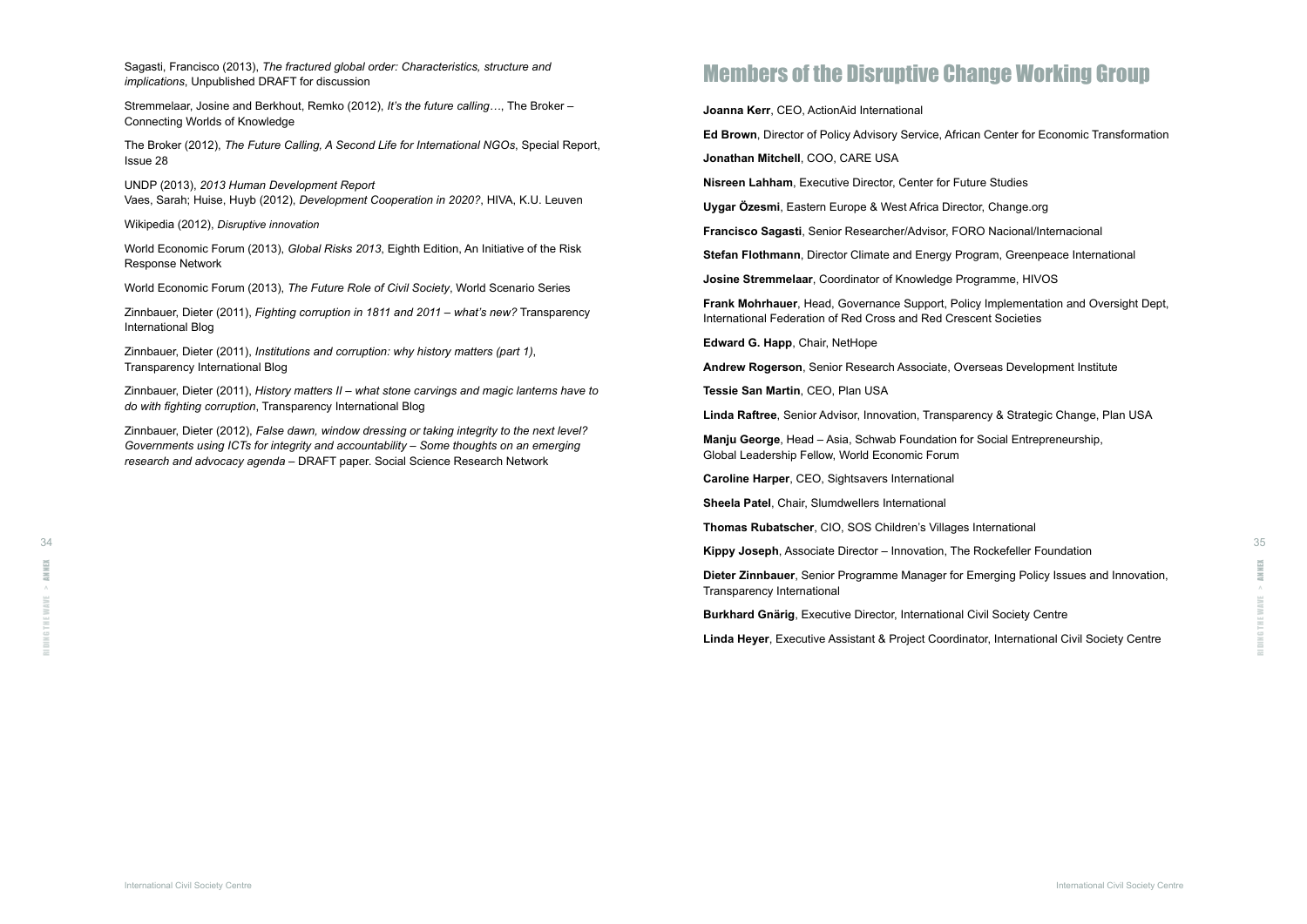# Notes The International Civil Society Centre helps ICSOs improve the efficiency and effectiveness of their work.

The Centre is a civil society organisation aiming to strengthen the sector by creating a platform for global debate and action.

Owned by many of the leading ICSOs, the Centre has access to an extensive network of the sector's most influential decision makers and key stakeholders.

International Civil Society Centre Agricolastraße 26 10555 Berlin **Germany** 

The Centre works to initiate discussions, trigger innovation and drive strategic change.

The Centre offers practical support in building leadership, improving accountability and managing change.

In cooperation with experts and thought leaders from civil society and beyond, the Centre scans the horizon for developments which may affect ICSOs.

The Centre explores opportunities and threats and develops specific recommendations helping ICSOs to navigate change.



Phone: +49 30 20 62 46 97 11 Fax: +49 30 20 62 46 97 19 mail@icscentre.org www.icscentre.org